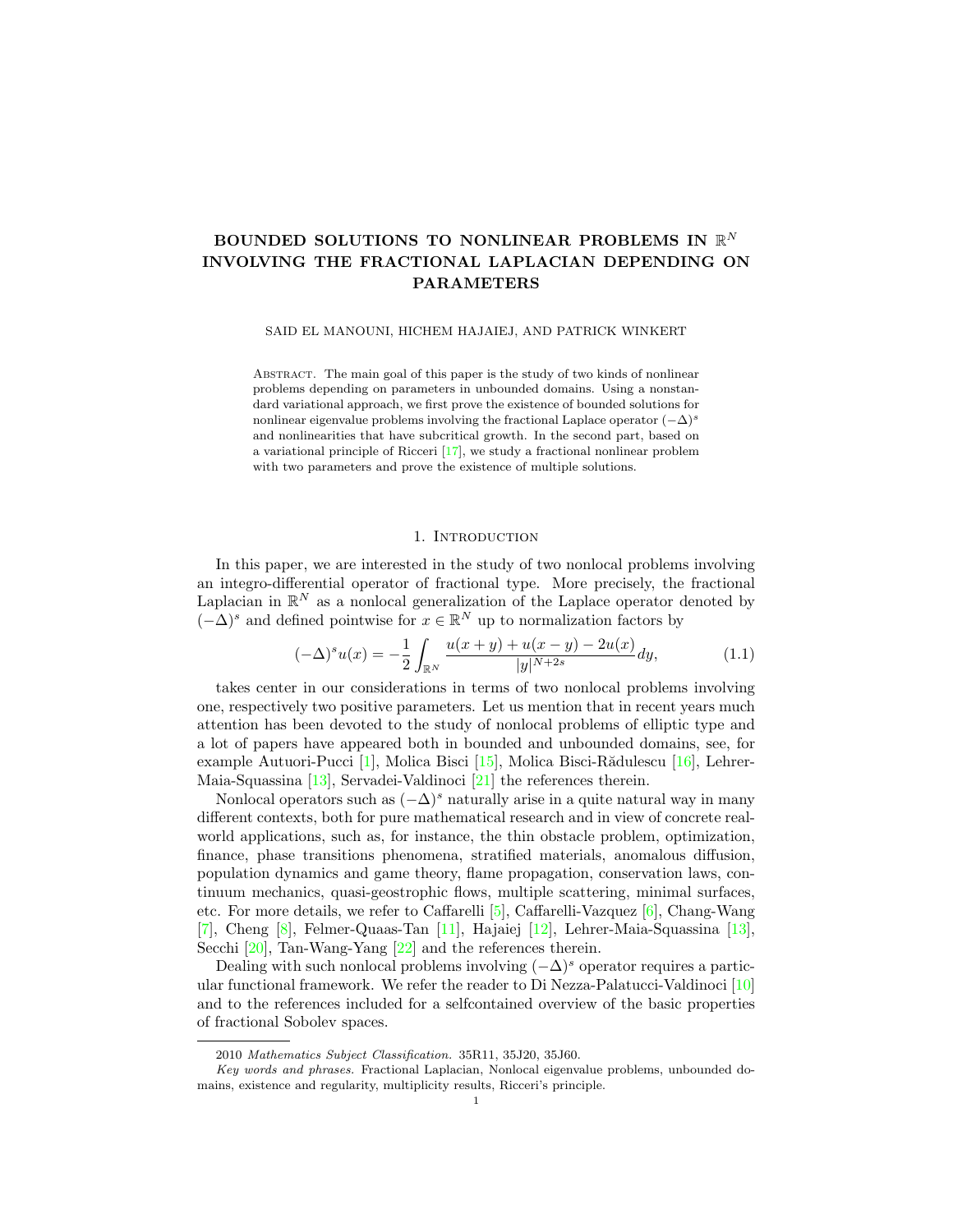The purpose of this paper is the study of two nonlocal problems by using two different approaches. In the first part, we consider the eigenvalue problem for the fractional Laplacian in  $\mathbb{R}^N$  and using a nonstandard variational procedure we show the existence of at least one solution corresponding to some positive parameter. Additionally, we establish some regularity results for the solution obtaind in terms of global  $L^{\infty}$ -estimates by constructing an iteration scheme to bound the maximal norm of the solution following Moser's iteration (see, for example Drábek-Kufner-Nicolosi [\[9\]](#page-15-15)). The second part concerns a nonlinear problem with two parameters involving the fractional Laplacian. The existence and multiplicity results are proved by applying a variational principle of Ricceri [\[17\]](#page-15-0). Let us note that since the appearance of the abstract result proved by Ricceri in [\[19\]](#page-15-16) and its revisited note established in [\[18\]](#page-15-17) dealing with variational equations in both local and nonlocal settings, they have been widely investigated and have intensively been applied for the study of the existence of multiple nontrivial solutions and in recent years a lot of papers has been appeared in the scalar case and systems of elliptic equations. In [\[17\]](#page-15-0), Ricceri obtained a general three critical points theorem, that has been applied for a class of local integro-differential equations involving a large class of nonlinearities. We will not mention such applications here since the reader can easily access to such literature in this regard. In our context, we are interested in a class of nonlocal integro-differential equations involving two parameters and nonlinearities with subcritical growth in  $\mathbb{R}^N$  and prove multiple nontrivial solutions by making use of the variational principle of Ricceri [\[17\]](#page-15-0).

#### 2. Preliminaries

Throughout this paper and before defining the natural framework for such two nonlocal problems involving the fractional Laplace operator  $(1.1)$ , namely, a fractional Sobolev-type space, we will denote by  $\|\cdot\|_p$  the Lebesgue norm in  $L^p(\mathbb{R}^N)$ and  $\mathcal{C}_0^{\infty}(\mathbb{R}^N)$  will be the space of all functions with compact support in  $\mathbb{R}^N$  with continuous derivatives of arbitrary order.

Let us introduce the function space  $D^s(\mathbb{R}^N)$  as the completion of  $\mathcal{C}_0^{\infty}(\mathbb{R}^N)$  with respect to the Gagliardo norm

$$
[u]_s = \left( \iint_{\mathbb{R}^{2N}} \frac{|u(x) - u(y)|^2}{|x - y|^{N+2s}} dx dy \right)^{\frac{1}{2}}.
$$

It can be shown that

$$
D^{s}(\mathbb{R}^{N}) = \left\{ u \in L^{2_{s}^{*}}(\mathbb{R}^{N}) : \frac{|u(x) - u(y)|}{|x - y|^{N/2+s}} \in L^{2}(\mathbb{R}^{N} \times \mathbb{R}^{N}) \right\}
$$

and that

<span id="page-1-0"></span>
$$
||u||_{2_s^*} \le C_{2_s^*}[u]_s \quad \text{for all } u \in D^s(\mathbb{R}^N),
$$
\n(2.1)

where  $2_s^* = \frac{2N}{N-2s}$  and  $C_{2_s^*}^2 = c(N) \frac{s(1-s)}{(N-2s)}$  $\frac{s(1-s)}{(N-2s)}$ , cf. Maz'ya-Shaposhnikova [\[14,](#page-15-18) Theorem 1] (see also Bourgain-Brezis-Mironescu [\[2,](#page-15-19) Theorem 1]). Moreover, the space  $D^{s}(\mathbb{R}^{N})$  is a reflexive Banach space continuously embedded into  $L^{2_{s}^{*}}(\mathbb{R}^{N})$ .

The following two lemmas will be used in later considerations, see Brasco-Parini [\[3,](#page-15-20) Lemmas A.1 and A.2].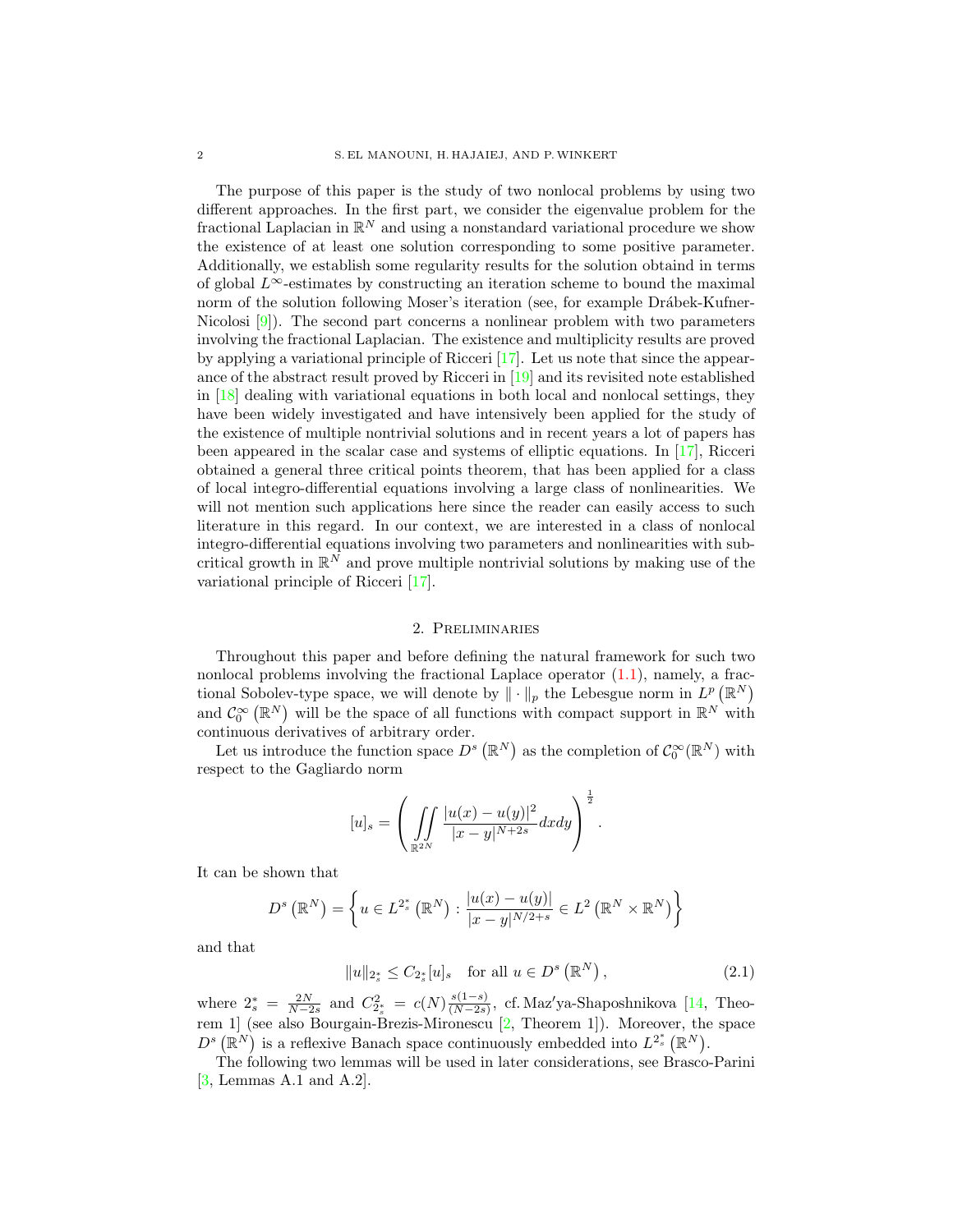<span id="page-2-2"></span>**Lemma 2.1.** Let  $1 < p < \infty$  and  $f : \mathbb{R} \to \mathbb{R}$  be a convex function, then

$$
|a-b|^{p-2}(a-b) [A|f'(a)|^{p-2}f'(a) - B|f'(b)|^{p-2}f'(b)]
$$
  
\n
$$
\geq |f(a) - f(b)|^{p-2}(f(a) - f(b))(A - B),
$$

for every  $a, b \in \mathbb{R}$  and every  $A, B \geq 0$ .

<span id="page-2-3"></span>**Lemma 2.2.** Let 
$$
1 < p < \infty
$$
 and  $g : \mathbb{R} \to \mathbb{R}$  be an increasing function. Define

$$
G(t) = \int_0^t g'(s)^{\frac{1}{p}} ds, \ t \in \mathbb{R}.
$$

then we have

$$
|a-b|^{p-2}(a-b)(g(a)-g(b)) \ge |G(a)-G(b)|^p.
$$

The subsequent Lemma can be found in Autuori-Pucci [\[1\]](#page-15-1).

<span id="page-2-1"></span>**Lemma 2.3.** For any  $R > 0$  and  $p \in [1, 2_s^*)$  the embedding  $D^s(B_R) \hookrightarrow L^p(B_R)$  is compact, where  $B_R$  denotes the ball in  $\mathbb{R}^N$  of center zero and radius  $R > 0$ .

Now, let X be a real Banach space. We denote by  $\mathcal{W}_X$  the class of all functionals  $\Phi: X \to \mathbb{R}$  possessing the following property: if  $(u_n)_{n\geq 1}$  is a sequence in X converging weakly to  $u \in X$  and  $\liminf_{n\to\infty} \Phi(u_n) \leq \Phi(u)$ , then  $(u_n)_{n\geq 1}$  has a subsequence converging strongly to u.

The following abstract critical point theorem is due to Ricceri [\[17,](#page-15-0) Theorem 2].

<span id="page-2-4"></span>**Theorem 2.4.** Let X be a separable and reflexive real Banach space,  $\Phi: X \to \mathbb{R}$ is a coercive, sequentially weakly lower semicontinuous  $C^1$ -functional belonging to  $W_X$  which is bounded on each bounded subset of X and whose derivative admits a continuous inverse on  $X^*$  and  $J: X \to \mathbb{R}$  is a  $C^1$ -functional with compact derivative. Assume that  $\Phi$  has a strict local minimum  $x_0$  with  $\Phi(x_0) = J(x_0) = 0$ . Finally, set

$$
\alpha = \max\left\{0, \limsup_{\|x\| \to +\infty} \frac{J(x)}{\Phi(x)}, \limsup_{x \to x_0} \frac{J(x)}{\Phi(x)}\right\}, \qquad \beta = \sup_{x \in \Phi^{-1}(]0, +\infty[)} \frac{J(x)}{\Phi(x)},
$$

and assume that  $\alpha < \beta$ . Then, for each compact interval  $[a, b] \subset \left[\frac{1}{\beta}, \frac{1}{\alpha}\right]$  (with the conventions  $\frac{1}{0} = +\infty$ ,  $\frac{1}{+\infty} = 0$ ), there exists  $r > 0$  with the following property: for every  $\lambda \in [a, b]$ , and every  $C^1$ -functional  $\Psi : X \to \mathbb{R}$  with compact derivative, there exists  $\sigma > 0$  such that for each  $\mu \in [0, \sigma]$ , the equation

$$
\Phi'(x) = \lambda J'(x) + \mu \Psi'(x)
$$

has at least three solutions whose norms are less than r.

## 3. A nonlinear eigenvalue problem

In this section, we consider the following nonlinear eigenvalue problem with a parameter  $\lambda > 0$ 

<span id="page-2-0"></span>
$$
(-\Delta)^s u = \lambda w(x)|u|^{q-2}u \quad \text{in } \mathbb{R}^N,
$$
\n(3.1)

where  $0 < s < 1, 2s < N, 2 < q < 2_s^*$  and  $(-\Delta)^s$  is the fractional Laplace operator given in  $(1.1)$ . We suppose the following assumptions on the indefinite weight function  $w : \mathbb{R}^N \to \mathbb{R}$ .

(W<sub>1</sub>) there exists an open subset  $\Omega \neq \emptyset$  of  $\mathbb{R}^N$  such that  $w(x) > 0$  a.e. in  $\Omega$ ;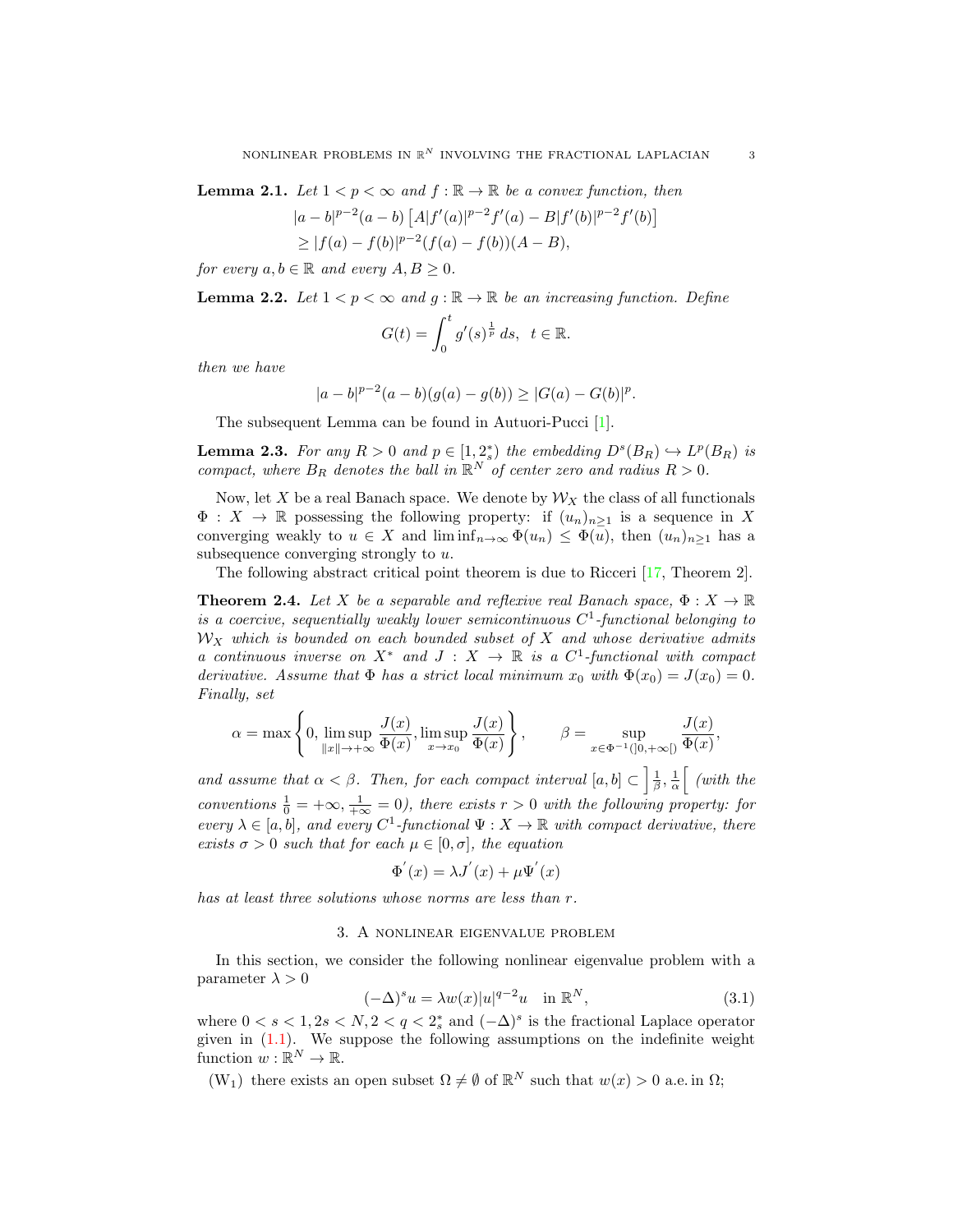$$
(W_2) \ w \in L^{\tau}\left(\mathbb{R}^N\right) \text{ with } \tau \in \left[\frac{2_s^*}{2_s^*-q}, \frac{\nu}{\nu-1} \frac{2_s^*}{2_s^*-q}\right] \text{ for some } q < \nu < 2_s^* = \frac{2N}{N-2s}.
$$

**Definition 3.1.** We say that  $u \in D^s(\mathbb{R}^N)$  is a weak solution of [\(3.1\)](#page-2-0) if there exists  $\lambda > 0$  such that

<span id="page-3-1"></span>
$$
\iint_{\mathbb{R}^{2N}} \frac{\left[u(x) - u(y)\right] [\varphi(x) - \varphi(y)]}{|x - y|^{N + 2s}} dx dy = \lambda \int_{\mathbb{R}^N} w(x) |u|^{q - 2} u \varphi dx, \tag{3.2}
$$

for all  $\varphi \in D^s(\mathbb{R}^N)$ .

Our first result concerns the existence of at least one solution to problem [\(3.1\)](#page-2-0).

<span id="page-3-0"></span>**Theorem 3.2.** Suppose that  $0 < s < 1$ ,  $2s < N$ ,  $2 < q < 2_s^*$ ,  $(W_1)$  and  $(W_2)$  are satisfied. Then [\(3.1\)](#page-2-0) possesses at least one nontrivial weak solution  $u \in D^s(\mathbb{R}^N)$ with

$$
\lambda = \frac{q\left([u]_s^2 + [u]_s^{2_s^*}\right)}{\left(2 + 2_s^*[u]_s^{2_s^* - 2}\right)\int_{\mathbb{R}^N} w(x)|u|^q dx}.
$$

*Proof.* Let us consider the functional  $J: D^s (\mathbb{R}^N) \setminus \{0\} \to \mathbb{R}$  defined by

$$
J(u) = \frac{\int_{\mathbb{R}^N} w(x)|u|^q dx}{[u]_s^2 + [u]_s^{2^*_s}},
$$

which is well defined and bounded. Indeed, in view of  $(W_2)$  and  $(2.1)$ , we get

$$
\int_{\mathbb{R}^N} w(x)|u|^q dx \leq \|w\|_{\frac{2^*_s}{2^*_s-q}} \|u\|_{2^*_s}^q \leq c_1 [u]_s^q,
$$

where  $c_1 = C_{2_s^*}^q ||w||_{\frac{2_s^*}{2_s^* - q}}$ < ∞. On the other hand, since  $2 < q < 2_s^*$  we have ∗

$$
[u]_s^q \leq [u]_s^2 + [u]_s^{2_s^*}
$$
 for all  $u \in D^s(\mathbb{R}^N)$ .

Hence, it follows that

$$
J(u) \le c_1 \quad \text{for all } u \in D^s \left( \mathbb{R}^N \right) \setminus \{0\}.
$$

Now let

$$
\mathcal{S}:=\sup_{0\neq u\in D^s(\mathbb{R}^N)}J(u).
$$

We choose  $\varphi_0 \in \mathcal{C}_0^{\infty}(\mathbb{R}^N)$  such that

$$
\sup_{x \in \mathbb{R}^N} \varphi_0(x) > 0,
$$

which gives  $S > S_0$  with  $S_0 = \frac{1}{2}J(\varphi_0) > 0$ . Let  $(u_k)_{k\geq 1} \subset D^s(\mathbb{R}^N)$  with  $u_k \neq 0$ be such that

$$
J(u_k) \to \mathcal{S} \quad \text{as } k \to +\infty.
$$

Since  $S > S_0$  and due to the fact that  $J(|u|) \geq J(u)$ , one can choose

$$
u_k \ge 0
$$
 and  $J(u_k) \ge S_0$  for all  $k \in \mathbb{N}$ .

Then

$$
S_0\left([u_k]_s^2+[u_k]_s^{2_s^*}\right)\leq c_1[u_k]_s^q \quad \text{for all } k\in\mathbb{N}.
$$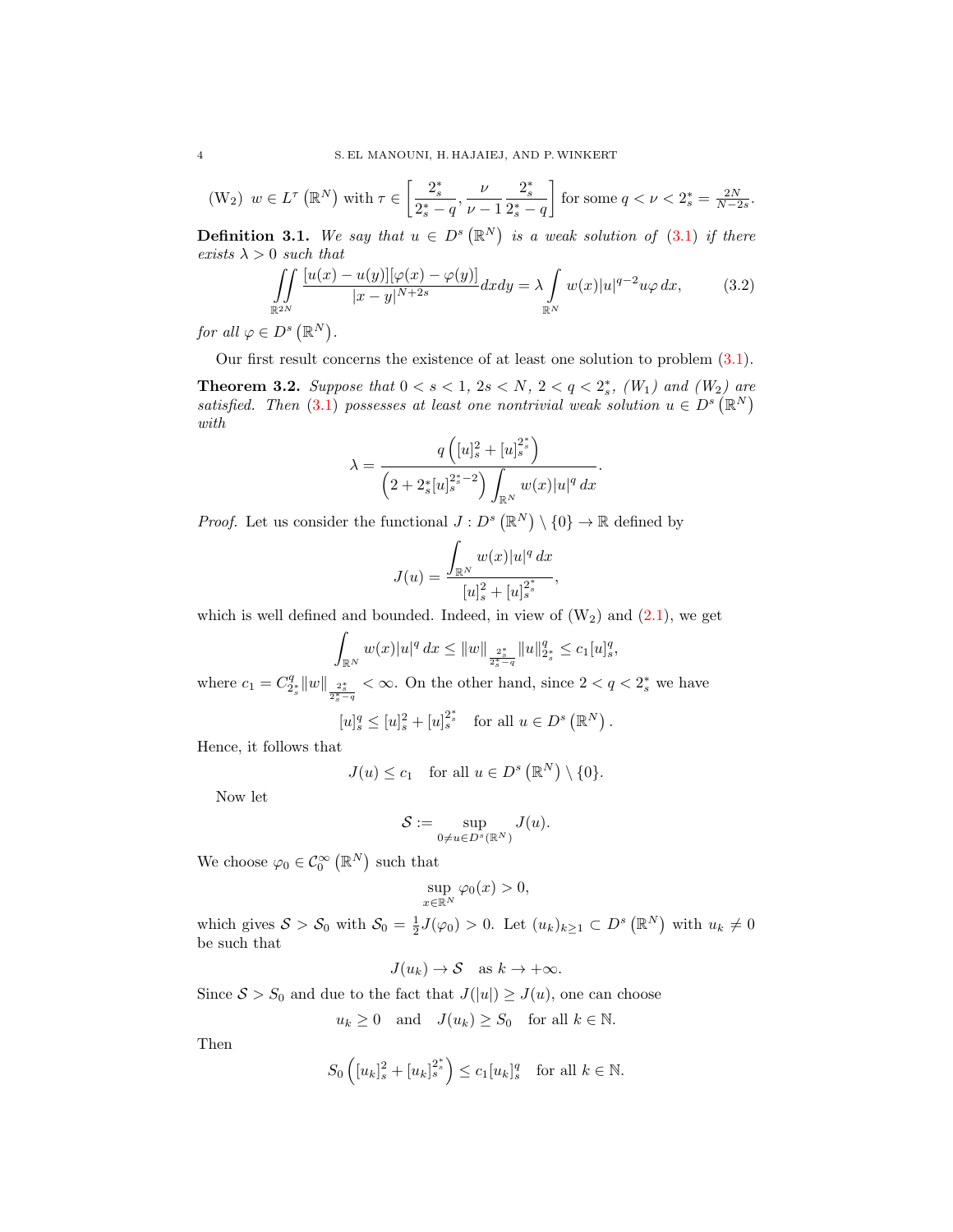Hence there exist constants  $0<\Lambda_1<\Lambda_2<\infty$  such that

$$
\Lambda_1 \le [u_k]_s \le \Lambda_2
$$

holds for all  $k \in \mathbb{N}$ . Then, one can find a subsequence still denoted by  $(u_k)_{k\geq 1}$  and an element  $u \in D^s(\mathbb{R}^N)$  such that

$$
u_k \rightharpoonup u \quad \text{in } D^s\left(\mathbb{R}^N\right).
$$

Taking Lemma [2.3](#page-2-1) into account, we obtain that

$$
D^{s}(B_{R}) \hookrightarrow L^{p}(B_{R})
$$

is compact which implies that

$$
u_k \to u
$$
 in  $L^p(B_R)$  for all  $p \in [1, 2_s^*)$ .

Since  $\mathbb{R}^N = \bigcup_{R>0} B_R$ , we deduce that  $u \geq 0$  a.e. in  $\mathbb{R}^N$ . By using Hölder's inequality and  $(2.1)$ , we have for all  $R > 0$  and  $k \in \mathbb{N}$ ,

$$
\left| \int_{|x| \ge R} w|u_k(x)|^q dx \right| \le \left( \int_{|x| \ge R} |w(x)|^{\frac{2^*_s}{2^*_s - q}} dx \right)^{\frac{2^*_s - q}{2^*_s}} \left( \int_{|x| \ge R} |u_k|^{2^*_s} dx \right)^{\frac{q}{2^*_s}}
$$
  

$$
\le C_{2^*_s}^q \left( \int_{|x| \ge R} |w(x)|^{\frac{2^*_s}{2^*_s - q}} dx \right)^{\frac{2^*_s - q}{2^*_s}} [u_k]_s^q
$$
  

$$
\le c_2 \left( \int_{|x| \ge R} |w(x)|^{\frac{2^*_s}{2^*_s - q}} dx \right)^{\frac{2^*_s - q}{2^*_s}},
$$

where  $c_2$  is a positive constant independent of R and k. In addition, we have

$$
\left| \int_{|x| \ge R} w|u(x)|^q dx \right| \le c_3 \left( \int_{|x| \ge R} |w(x)|^{\frac{2^*_s}{2^*_s-q}} dx \right)^{\frac{2^*_s-q}{2^*_s}},
$$

for some constant  $c_3 > 0$  independent of R. This implies that for each  $\varepsilon > 0$  there exists  $R_{\varepsilon} > 0$  such that

<span id="page-4-0"></span>
$$
\left| \int_{|x| \ge R_{\varepsilon}} w |u_k(x)|^q dx \right| \le \varepsilon \quad \text{and} \quad \left| \int_{|x| \ge R_{\varepsilon}} w |u(x)|^q dx \right| \le \varepsilon, \tag{3.3}
$$

∗

hold for all  $k \in \mathbb{N}$ .

On the other hand, applying Young's inequality, we get

$$
(w|t|^{q-1})^{\frac{\nu}{\nu-1}} = w(x)^{\frac{\nu}{\nu-1}}|t|^{\frac{\nu(q-1)}{\nu-1}} \leq \frac{2^*_s - q}{2^*_s} w(x)^{\frac{\nu}{\nu-1}\left(\frac{2^*_s}{2^*_s - q}\right)} + \frac{q}{2^*_s}|t|^{\frac{\nu(q-1)}{\nu-1}\frac{2^*_s}{q}},
$$

for a.a.  $x \in B_{\varepsilon} = \{x \in \mathbb{R}^n : |x| < R_{\varepsilon}\}\$ and for all  $t \in \mathbb{R}$ . Let us remark that

$$
\frac{\nu(q-1)}{\nu-1}\frac{2_s^*}{q} < 2_s^*,
$$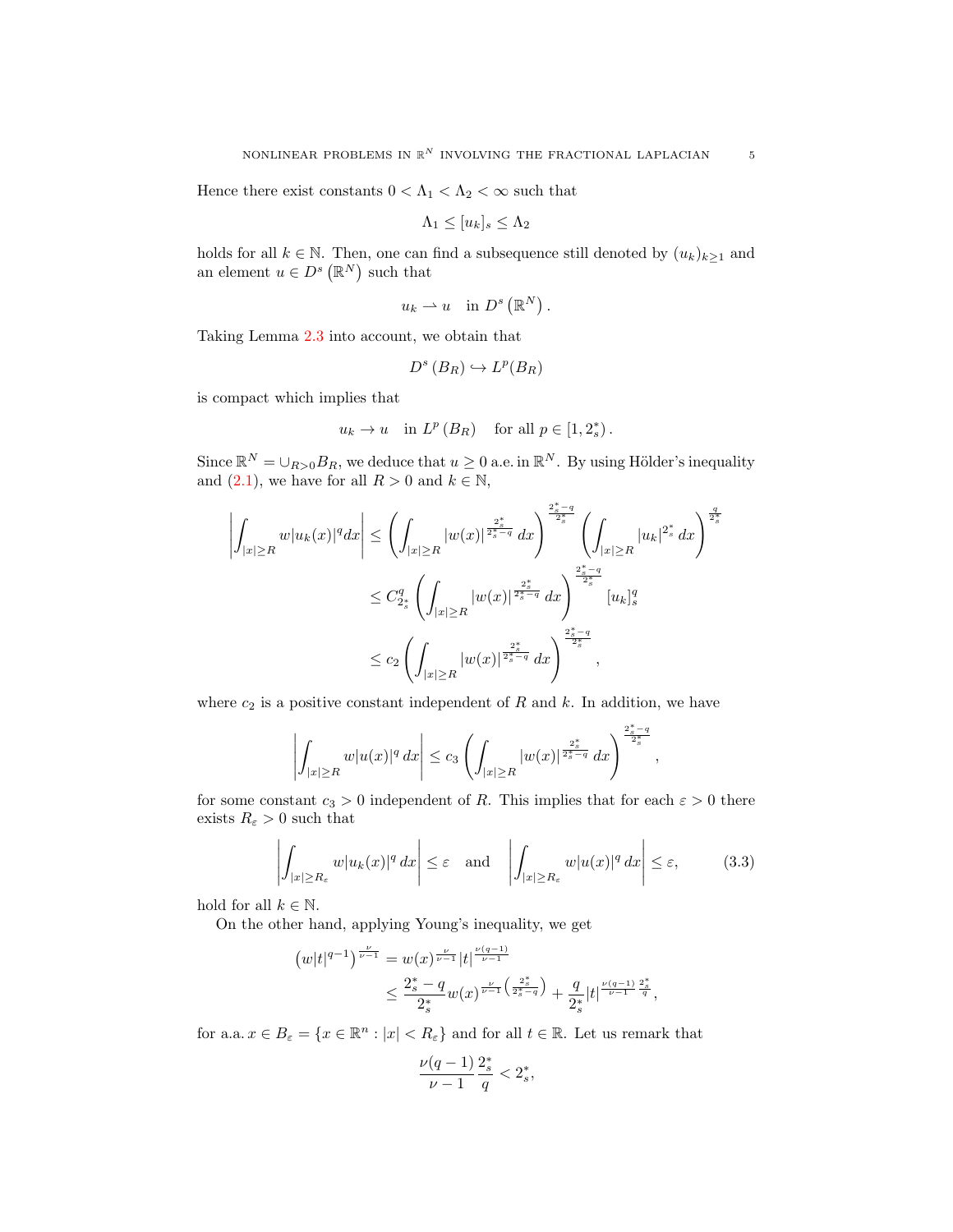since  $q < \nu$ . Hence the Nemytskii operator  $\mathcal{N}_h$  associated with  $h(u) = (w|u|^{q-1})^{\frac{\nu}{\nu-1}}$ is continuous from  $L^{\frac{\nu(q-1)}{\nu-1}\frac{2^*_s}{q}}(B_\varepsilon)$  in  $L^1(B_\varepsilon)$ . Then we conclude that

$$
\int_{|x|
$$

as  $k \to \infty$ . Thus, it follows that  $w(x)|u_k|^{q-1}$  converges to  $w(x)|u|^{q-1}$  in  $L^{\frac{\nu}{\nu-1}}(B_{\varepsilon})$ . Hence since  $L^{2^*_s}(B_\varepsilon) \subset L^{\nu}(B_\varepsilon)$ , we have  $w(x)|u_k|^{q-1} |u_k|$  converges to  $w(x)|u|^{q-1} |u|$ in  $L^1(B_\varepsilon)$ , that is

<span id="page-5-0"></span>
$$
\int_{|x|
$$

Finally, in view of  $(3.3)$  and  $(3.4)$ , we get

<span id="page-5-1"></span>
$$
\int_{\mathbb{R}^N} w(x)|u_k|^q \, dx \to \int_{\mathbb{R}^N} w(x)|u|^q \, dx. \tag{3.5}
$$

.

Now, since  $J(u_k) \geq S_0$  we have

$$
\int_{\mathbb{R}^N} w(x)|u_k|^q dx \ge S_0([u_k]_s^2 + [u_k]_s^{2^*})
$$
  

$$
\ge S_0(\Lambda_1^2 + \Lambda_1^{2^*}) > 0.
$$

It follows from  $(W_1)$  that  $0 < \infty$  $\int_{\mathbb{R}^N} w(x)|u|^q dx$ , therefore  $u \not\equiv 0$  in  $\mathbb{R}^N$ .

By Corollary 3.9 of Brezis  $\left[4\right]$ , from the weak lower semicontinuity of the norm in  $D^{s}(\mathbb{R}^{N})$  and in view of  $(3.5)$ , we obtain

$$
S = \lim_{k \to \infty} \sup_{k \to \infty} J(u_k)
$$
  
= 
$$
\lim_{k \to \infty} \frac{\int_{\mathbb{R}^N} w |u_k|^q dx}{[u_k]_s^2 + [u_k]_s^{2^*}}
$$
  
= 
$$
\lim_{k \to \infty} \frac{\int_{\mathbb{R}^N} w |u|^q dx}{[u_k]_s^2 + [u_k]_s^{2^*}}
$$
  

$$
\leq \frac{\int_{\mathbb{R}^N} w |u|^q dx}{\lim_{k \to \infty} ([u_k]_s^2 + [u_k]_s^{2^*})}.
$$

Hence, we get

$$
\mathcal{S} \le \frac{\int_{\mathbb{R}^N} w|u|^q dx}{[u]_s^2 + [u]_s^{2_s^*}} = J(u),
$$

and consequently, we have

 $J(u) = S$ .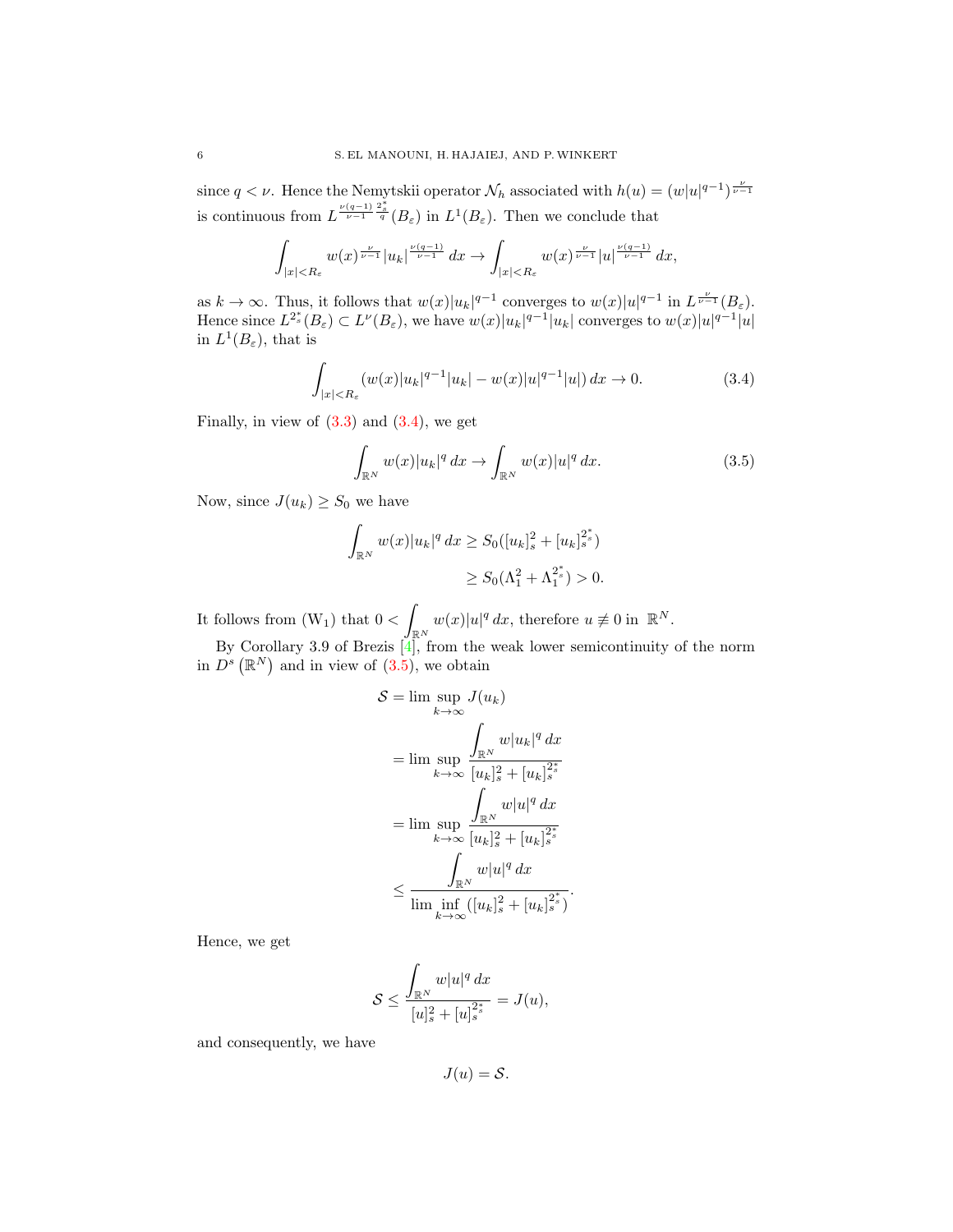Let  $\varphi$  a fixed element in  $D^s(\mathbb{R}^N)$  and consider

$$
\xi(\varepsilon) = [u + \varepsilon \varphi]_s = \left( \iint\limits_{\mathbb{R}^{2N}} \frac{|u(x) - u(y) + \varepsilon(\varphi(x) - \varphi(y))|^2}{|x - y|^{N+2s}} dx dy \right)^{\frac{1}{2}}.
$$

Due to the fact that  $u \neq 0$ , and the continuity of  $\xi$ , we can find  $\varepsilon_0 > 0$  such that

$$
[u + \varepsilon \varphi]_s > 0 \quad \text{for all } \varepsilon \in ]-\varepsilon_0, \varepsilon_0[.
$$

Define a function

$$
\eta(\varepsilon) = J(u + \varepsilon \varphi) = \frac{\int_{\mathbb{R}^N} w|u + \varepsilon \varphi|^q dx}{[u + \varepsilon \varphi]_s^2 + [u + \varepsilon \varphi]_s^{2^*}}, \quad \varepsilon \in ]-\varepsilon_0, \varepsilon_0[.
$$

The functions  $\int_{\mathbb{R}^N} w|u+\varepsilon\varphi|^q dx$ ,  $G(\varepsilon) = [u+\varepsilon\varphi]_s^2$  and  $H(\varepsilon) = [u+\varepsilon\varphi]_s^{2^*_s}$  are differentiable with respect to  $\varepsilon$ , then we have

$$
G'(\varepsilon) = 2 \iint_{\mathbb{R}^{2N}} \frac{\left[ (u + \varepsilon \varphi)(x) - (u + \varepsilon \varphi)(y) \right] [\varphi(x) - \varphi(y)]}{|x - y|^{N + 2s}} dx dy,
$$
  
\n
$$
H'(\varepsilon) = 2_s^* [u + \varepsilon \varphi]_s^{2_s^* - 2} \iint_{\mathbb{R}^{2N}} \frac{\left[ (u + \varepsilon \varphi)(x) - (u + \varepsilon \varphi)(y) \right] [\varphi(x) - \varphi(y)]}{|x - y|^{N + 2s}} dx dy,
$$
  
\n
$$
\eta'(\varepsilon) = \frac{q(G(\varepsilon) + H(\varepsilon)) \int_{\mathbb{R}^N} w|u + \varepsilon \varphi|^{q - 2} (u + \varepsilon \varphi) \varphi dx}{(G(\varepsilon) + H(\varepsilon))^2},
$$
  
\n
$$
- \frac{(G'(\varepsilon) + H'(\varepsilon)) \int_{\mathbb{R}^N} w|u + \varepsilon \varphi|^q dx}{(G(\varepsilon) + H(\varepsilon))^2}.
$$

Since zero is a global maximum of the function  $\eta$ , one has  $\eta'(0) = 0$ . This implies that

$$
q(G(0) + H(0)) \int_{\mathbb{R}^N} w|u|^{q-2} u\varphi \, dx - (G'(0) + H'(0)) \int_{\mathbb{R}^N} w|u|^q \, dx = 0.
$$

Therefore,

$$
G'(0) + H'(0) = \frac{q(G(0) + H(0))}{\int_{\mathbb{R}^N} w|u|^q dx} \int_{\mathbb{R}^N} w|u|^{q-2} u\varphi dx.
$$

Finally, we get

$$
\iint\limits_{\mathbb{R}^{2N}}\frac{[u(x)-u(y)][\varphi(x)-\varphi(y)]}{|x-y|^{N+2s}}dxdy=\lambda\int_{\mathbb{R}^N}w(x)|u|^{q-2}u\varphi\,dx
$$

for all  $\varphi \in D^s(\mathbb{R}^N)$ , where

<span id="page-6-0"></span>
$$
\lambda = \frac{q([u]_s^2 + [u]_s^{2^*})}{(2 + 2^*_s [u]_s^{2^*-2}) \int_{\mathbb{R}^N} w(x) |u|^q dx}.
$$
\n(3.6)

This completes the proof.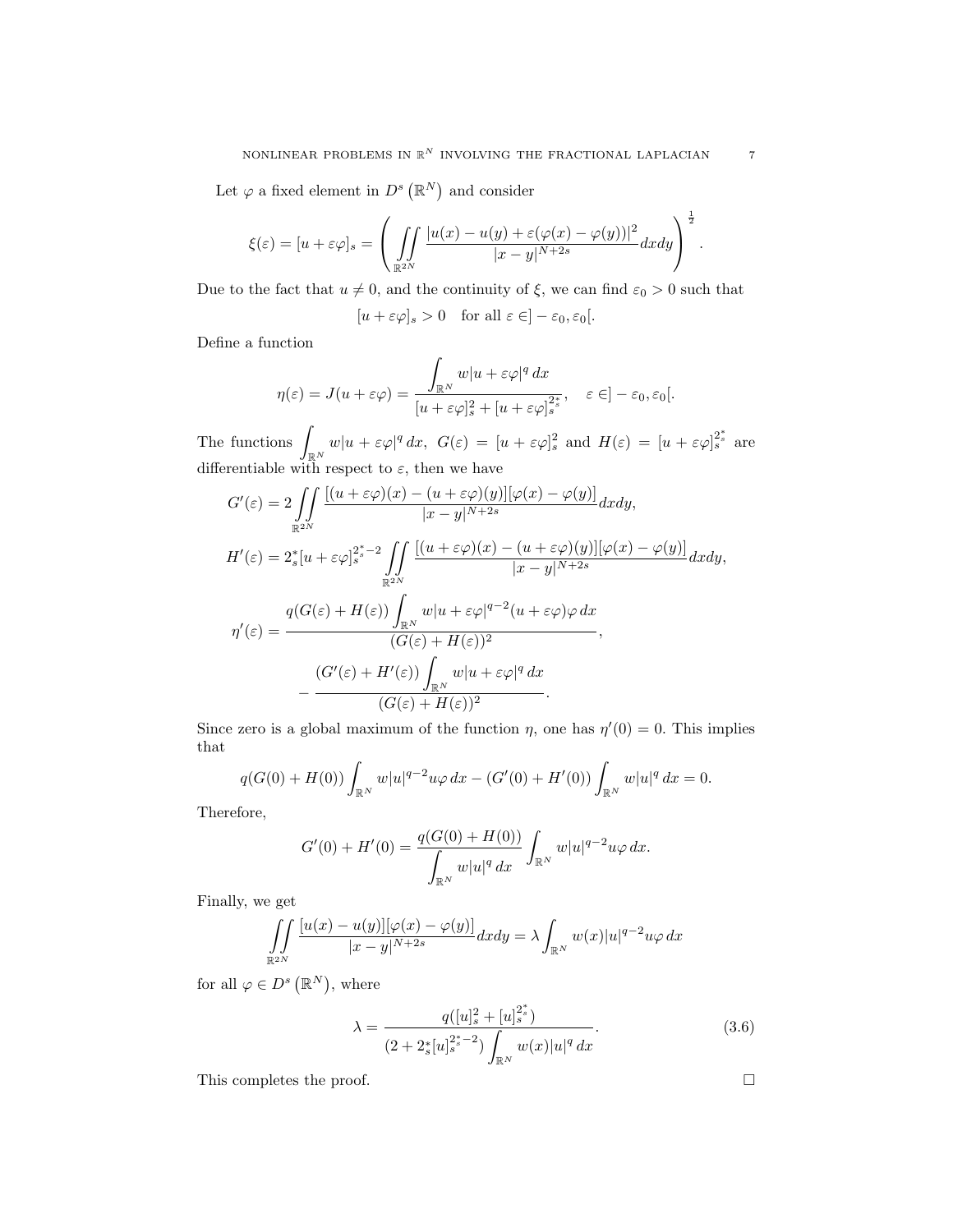The next result gives, in particular, the boundedness of weak solutions to [\(3.1\)](#page-2-0).

<span id="page-7-2"></span>**Theorem 3.3.** Under the assumptions of Theorem [3.2,](#page-3-0) every weak solution  $u \in$  $D^{s}(\mathbb{R}^{N})$  satisfies  $u \in L^{\kappa}(\mathbb{R}^{N})$  for any  $\kappa \in [2_{s}^{*}, \infty]$ .

*Proof.* For every  $0 < \varepsilon \ll 1$ , we define the smooth convex Lipschitz function

$$
f_{\varepsilon}(t) = (\varepsilon^2 + t^2)^{\frac{1}{2}}.
$$

Taking  $\varphi = \psi f'_{\varepsilon}(u)$  as test function in [\(3.2\)](#page-3-1) with  $\psi \in C_0^{\infty}(\mathbb{R}^N)$  being a positive function gives

$$
\iint\limits_{\mathbb{R}^{2N}}\frac{[u(x)-u(y)][\psi f_{\varepsilon}'(u)(x)-\psi f_{\varepsilon}'(u)(y)]}{|x-y|^{N+2s}}dxdy=\lambda\int_{\mathbb{R}^{N}}w(x)|u|^{q-2}u\psi f_{\varepsilon}'\,dx.
$$

Then using Lemma [2.1](#page-2-2) with  $p = 2$ , we obtain

$$
\iint\limits_{\mathbb{R}^{2N}}\frac{[f_{\varepsilon}(u(x))-f_{\varepsilon}(u(y))][\psi(x)-\psi(y)]}{|x-y|^{N+2s}}dxdy\leq\lambda\int_{\mathbb{R}^{N}}|w||u|^{q-1}\psi|f'_{\varepsilon}|\,dx.
$$

Since  $f_{\varepsilon}$  converges to  $f(t) = |t|$ , and using the fact that  $|f'_{\varepsilon}(t)| \leq 1$ , then by Fatou's Lemma, we get

<span id="page-7-0"></span>
$$
\iint\limits_{\mathbb{R}^{2N}} \frac{|[u(x)| - |u(y)|] [\psi(x) - \psi(y)]}{|x - y|^{N+2s}} dx dy \le \lambda \int_{\mathbb{R}^N} |w| |u|^{q-1} \psi \, dx,\tag{3.7}
$$

for all  $\psi \in \mathcal{C}_0^{\infty}(\mathbb{R}^N)$ . By density, the last inequality remains true for all  $\psi \in$  $D^{s}(\mathbb{R}^{N})$  with  $\psi \geq 0$ .

For  $M > 0$ , we define the cutoff function  $u_M(x) = \inf\{u(x), M\}$  of u. Then, for  $k > 0$  let us choose  $\psi = u_M^{2k+1}$  as a test function in [\(3.7\)](#page-7-0). Note that  $\psi \in$  $D^{s}(\mathbb{R}^{N})\cap L^{\infty}(\mathbb{R}^{N}).$  This yields

$$
\iint\limits_{\mathbb{R}^{2N}}\frac{[|u(x)|-|u(y)|][u^{2k+1}_{M}(x)-u^{2k+1}_{M}(y)]}{|x-y|^{N+2s}}dxdy\leq\lambda\int_{\mathbb{R}^{N}}|w||u|^{q-1}u^{2k+1}_{M}\,dx.
$$

Let  $g(t) = (\inf\{t, M\})^{2k+1}$  to have  $G(t) = \int_0^t g'(\tau)^{\frac{1}{2}} d\tau, t \in \mathbb{R}$ . Then in view of Lemma [2.2](#page-2-3) with  $p = 2$  we get

$$
\frac{2k+1}{(k+1)^2} \iint\limits_{\mathbb{R}^{2N}} \frac{|u^{k+1}_M(x) - u^{k+1}_M(y)|^2}{|x-y|^{N+2s}} dx dy \le \lambda \int_{\mathbb{R}^N} |w| |u|^{q-1} u^{2k+1}_M dx.
$$

Now, in view of  $(2.1)$ , we obtain for a positive constant  $c_4$ 

<span id="page-7-1"></span>
$$
\frac{c_4(2k+1)}{(k+1)^2} \left( \int_{\mathbb{R}^N} u_M^{(k+1)2_s^*} dx \right)^{\frac{2}{2_s^*}} \le \lambda \int_{\mathbb{R}^N} |w| |u|^{q-1} u_M^{2k+1} dx. \tag{3.8}
$$

On the other hand, using  $(W_1)$ ,  $(W_2)$  and Hölder's inequality we derive

$$
\int_{\mathbb{R}^N} |w||u|^{q-1} u_M^{2k+1} dx \le \int_{\mathbb{R}^N} |w||u|^{2(k+1)+q-2} dx
$$
  
\n
$$
\le \left(\int_{\mathbb{R}^N} |w|^{\eta} dx\right)^{\frac{1}{\eta}} \left(\int_{\mathbb{R}^N} |u|^{\eta/2(k+1)} |u|^{\eta'(q-2)} dx\right)^{\frac{1}{\eta'}}\n\le c_5 \left(\int_{\mathbb{R}^N} |u|^{r(k+1)} dx\right)^{\frac{2}{r}} \left(\int_{\mathbb{R}^N} |u|^{\left(\frac{r}{2\eta'}\right)'\eta'(q-2)} dx\right)^{\frac{1}{\eta'(\frac{r}{2\eta'})'}} ,
$$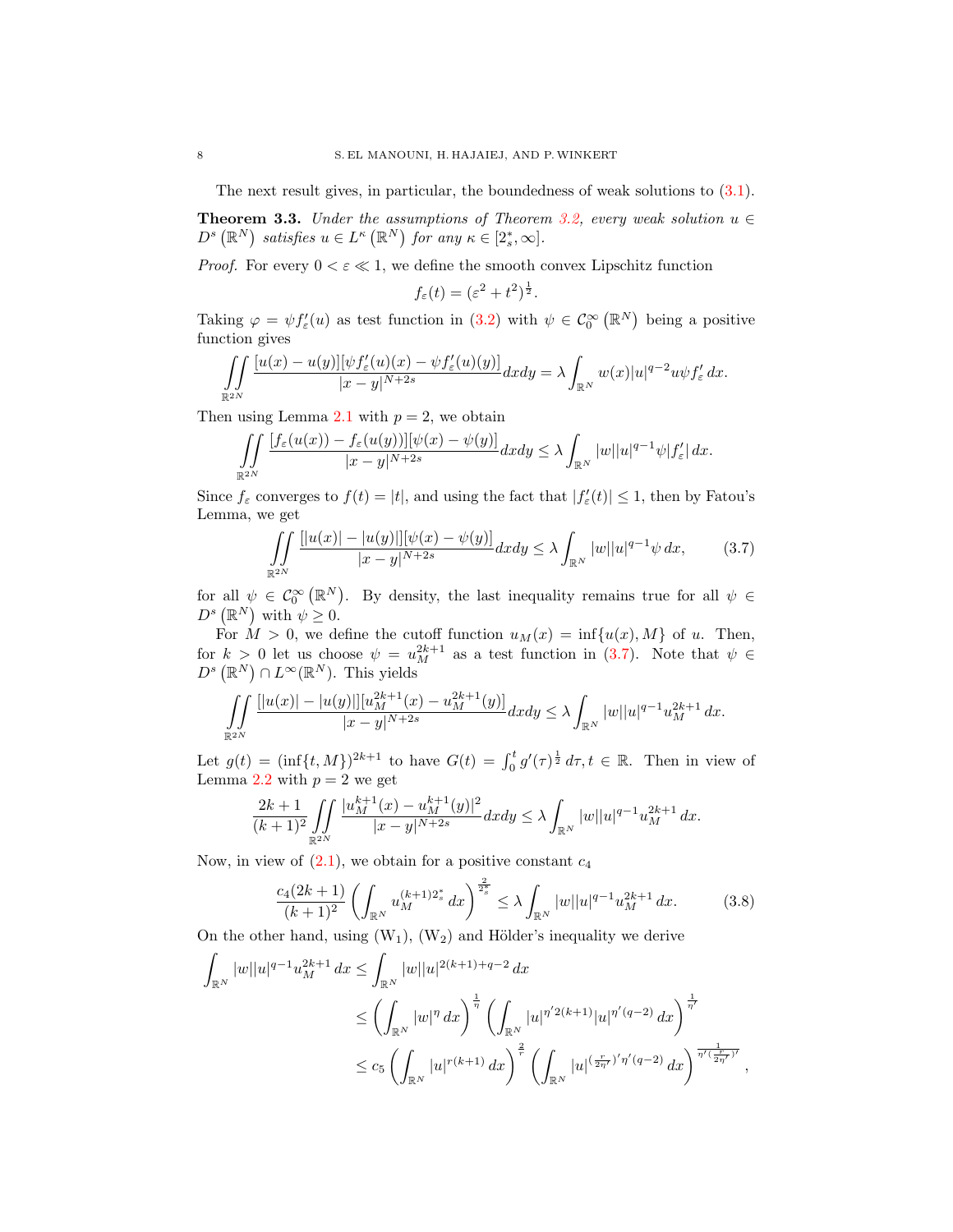where  $c_5$  is a positive constant,  $\eta = \frac{\nu}{\nu - 1}$  $\frac{2_s^*}{2_s^*-q}$ ,  $\eta'$  its conjugate exponent and  $r=$  $22^*_s \eta'$  $\frac{22^*_s \eta'}{2^*_s-(q-2)\eta'}$ . Let us remark that  $1 < r < 2^*_s$  and  $(\frac{r}{2\eta'})'\eta'(q-2) = 2^*_s$ . It follows that

<span id="page-8-0"></span>
$$
\int_{\mathbb{R}^N} |w||u|^{q-1} u_M^{2k+1} dx \le c_6 \left( \int_{\mathbb{R}^N} |u|^{r(k+1)} dx \right)^{\frac{2}{r}},\tag{3.9}
$$

for some positive constant  $c_6$ . Hence, combining  $(3.8)$  and  $(3.9)$ , there exists a constant  $c_7 > 0$  independent of  $M > 0$  and  $k > 0$  such that

$$
\left(\int_{\mathbb{R}^N} u_M^{(k+1)2_s^*} dx\right)^{\frac{2}{2_s^*}} \le c_7 \frac{(k+1)^2}{(2k+1)} \left(\int_{\mathbb{R}^N} |u|^{r(k+1)} dx\right)^{\frac{2}{r}},
$$

that is

<span id="page-8-1"></span>
$$
||u_M||_{(k+1)2_s^*} \leq c_8^{\frac{1}{k+1}} \left[ \frac{k+1}{(2k+1)^{\frac{1}{2}}} \right]^{\frac{1}{k+1}} ||u||_{(k+1)r}, \tag{3.10}
$$

with  $c_8 = c_7^{\frac{1}{2}}$ .

Since  $u \in D^s(\mathbb{R}^N)$ , hence  $u \in L^{2^*_s}(\mathbb{R}^N)$ , one can choose  $k_1$  in  $(3.10)$  such that  $(k_1 + 1)r = 2_s^*$ , that is  $k_1 = \frac{2_s^*}{r} - 1$ . Thus

$$
||u_M||_{(k_1+1)2_s^*} \leq c_8^{\frac{1}{k_1+1}} \left[ \frac{k_1+1}{(2k_1+1)^{\frac{1}{2}}} \right]^{\frac{1}{k_1+1}} ||u||_{2_s^*} \text{ for all } M > 0.
$$

Note that  $\lim_{M\to\infty}u_M(x)=u(x)$ . Then, Fatou's lemma implies

$$
||u||_{(k_1+1)2_s^*} \leq c_8^{\frac{1}{k_1+1}} \left[ \frac{k_1+1}{(2k_1+1)^{\frac{1}{2}}} \right]^{\frac{1}{k_1+1}} ||u||_{2_s^*}.
$$

Therefore  $u \in L^{(k_1+1)2_s^*}(\mathbb{R}^N)$ . By the same argument, one can choose  $k_2$  in [\(3.10\)](#page-8-1) such that  $(k_2 + 1)r = (k_1 + 1)2_s^*$ , that is  $k_2 = \left(\frac{2_s^*}{r}\right)^2 - 1$  to have

$$
||u||_{(k_2+1)2_s^*} \leq c_8^{\frac{1}{k_2+1}} \left[ \frac{k_2+1}{(2k_2+1)^{\frac{1}{2}}} \right]^{\frac{1}{k_2+1}} ||u||_{(k_1+1)2_s^*}.
$$

By iteration, we obtain  $k_n = (\frac{2_s^*}{r})^n - 1$  such that

$$
||u||_{(k_n+1)2_s^*} \leq c_8^{\frac{1}{k_n+1}} \left[ \frac{k_n+1}{(2k_n+1)^{\frac{1}{2}}} \right]^{\frac{1}{k_n+1}} ||u||_{(k_{n-1}+1)2_s^*} \text{ for all } n \in \mathbb{N}.
$$

It follows

$$
||u||_{(k_n+1)2_s^*} \leq c_8^{\sum_{i=1}^n \frac{1}{k_i+1}} \prod_{i=1}^n \left[ \frac{k_i+1}{(2k_i+1)^{\frac{1}{2}}} \right]^{\frac{1}{k_i+1}} ||u||_{2_s^*},
$$

or equivalently

$$
||u||_{(k_n+1)2_s^*} \leq c_8^{\sum_{i=1}^n \frac{1}{k_i+1}} \prod_{i=1}^n \left[ \left[ \frac{k_i+1}{(2k_i+1)^{\frac{1}{2}}} \right]^{\frac{1}{\sqrt{k_i+1}}} \right]^{\frac{1}{\sqrt{k_i+1}}} ||u||_{2_s^*}.
$$

Since

$$
\left[\frac{z+1}{(2z+1)^{\frac{1}{2}}}\right]^{\frac{1}{\sqrt{z+1}}} > 1 \text{ for all } z > 0 \text{ and } \lim_{z \to \infty} \left[\frac{z+1}{(2z+1)^{\frac{1}{2}}}\right]^{\frac{1}{\sqrt{z+1}}} = 1,
$$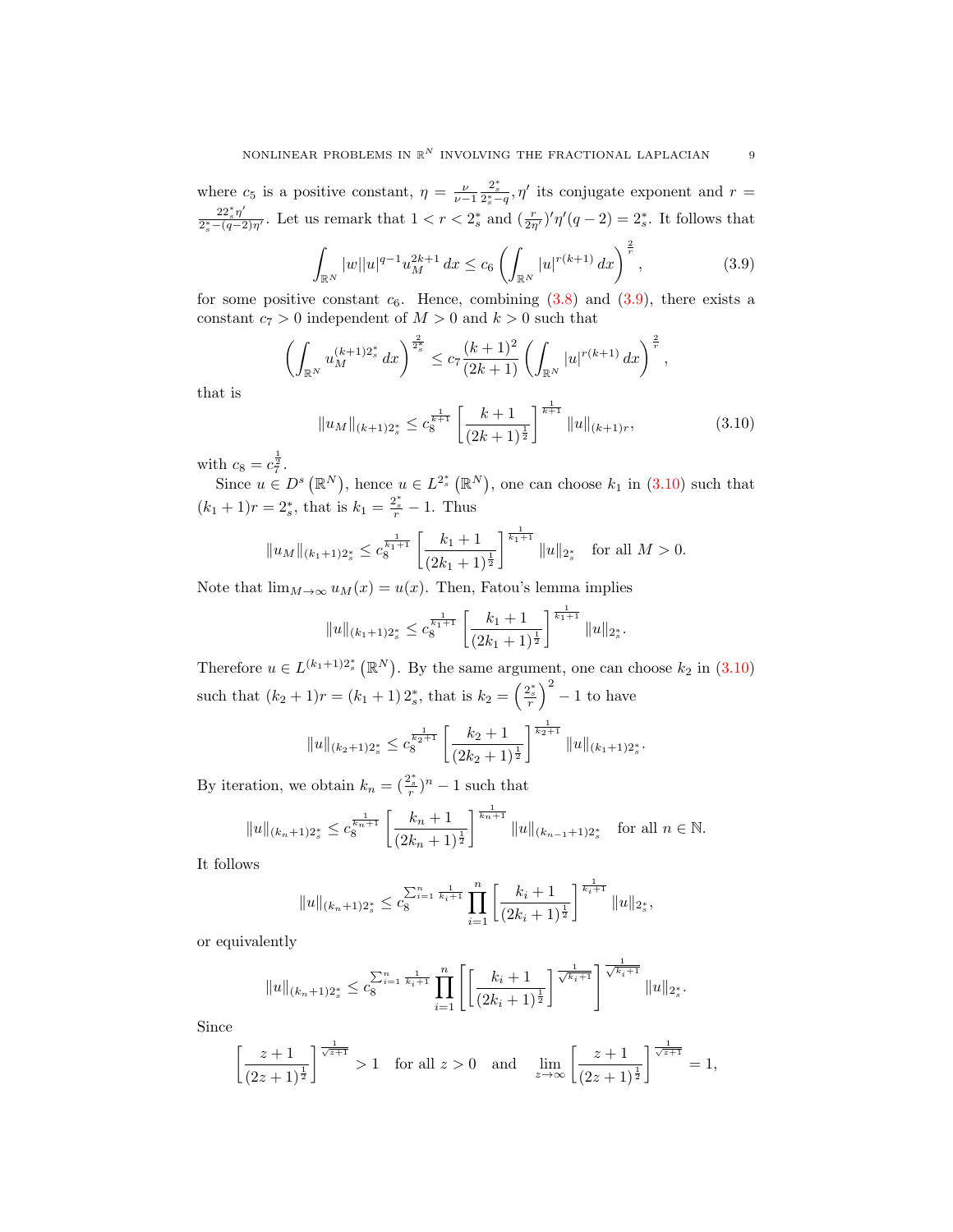there exists a constant  $c_9 > 0$  independent of  $n \in \mathbb{N}$  such that

$$
||u||_{(k_n+1)2_s^*} \leq c_8^{\sum_{i=1}^n \frac{1}{k_i+1}} c_9^{\sum_{i=1}^n \frac{1}{\sqrt{k_i+1}}} ||u||_{2_s^*},
$$

where

$$
\frac{1}{k_i+1} = \left(\frac{r}{2_s^*}\right)^i, \quad \frac{1}{\sqrt{k_i+1}} = \left(\sqrt{\frac{r}{2_s^*}}\right)^i, \quad \frac{r}{2_s^*} < \sqrt{\frac{r}{2_s^*}} < 1.
$$

Hence, there exists a constant  $c_{10} > 0$  independent of  $n \in \mathbb{N}$  such that

<span id="page-9-0"></span>
$$
||u||_{(k_n+1)2_s^*} \le c_{10}||u||_{2_s^*}
$$
\n(3.11)

for all  $n \in \mathbb{N}$ . Passing to the limit as n goes to infinity we get

<span id="page-9-1"></span>
$$
||u||_{\infty} \le c_{10}||u||_{2_s^*}.\tag{3.12}
$$

.

Therefore, due to  $(3.11)$  and  $(3.12)$ , we deduce that

$$
u\in L^{\kappa}\left(\mathbb{R}^{N}\right)\quad\text{for all}\quad2_{s}^{*}\leq\kappa\leq\infty.
$$

 $\Box$ 

**Proposition 3.4.** Let  $u \in D^s(\mathbb{R}^N) \setminus \{0\}$  be a weak solution of problem [\(3.1\)](#page-2-0) corresponding to the parameter  $\lambda$  given in [\(3.6\)](#page-6-0). Then

$$
[u]_s = \left(\frac{q-2}{2_s^*-q}\right)^{\frac{1}{2_s^*-2}}
$$

*Proof.* Let  $u \in D^s(\mathbb{R}^N) \setminus \{0\}$  be a weak solution of problem  $(3.1)$ , that is,

$$
\iint\limits_{\mathbb{R}^{2N}}\frac{[u(x)-u(y)][\varphi(x)-\varphi(y)]}{|x-y|^{N+2s}}dxdy=\lambda\int_{\mathbb{R}^N}w(x)|u|^{q-2}u\varphi\,dx,
$$

for all  $\varphi \in D^s(\mathbb{R}^N)$ . Taking  $\varphi = u$  it follows that

$$
[u]_s^2 = \lambda \int_{\mathbb{R}^N} w(x)|u|^q dx
$$
  
= 
$$
\frac{q\left([u]_s^2 + [u]_s^{2^*}\right)}{\left(2 + 2^*_s [u]_s^{2^*-2}\right) \int_{\mathbb{R}^N} w(x)|u|^q dx} \int_{\mathbb{R}^N} w(x)|u|^q dx.
$$

Hence, a simple calculation gives the result.

<span id="page-9-3"></span>Remark 3.5. Consider the following more general class of nonlinear and nonlocal eigenvalue problems

<span id="page-9-2"></span>
$$
(-\Delta_p)^s u = \lambda f(x, u) \quad \text{in} \quad \mathbb{R}^N, \tag{3.13}
$$

where

$$
(-\Delta_p)^s u(x) = 2 \lim_{\varepsilon \to 0^+} \int_{\{y \in \mathbb{R}^N : |y - x| \ge \varepsilon\}} \frac{|u(x) - u(y)|^{p-2} (u(x) - u(y))}{|x - y|^{N + sp}} dy,
$$

is the fractional p-Laplacian,  $0 < \lambda$ ,  $0 < s < 1$  and  $sp < N$ . Assume that f is a Carathéodory function satisfying

(H<sub>1</sub>) There exists an open subset  $\Omega \neq \emptyset$  of  $\mathbb{R}^N$  such that  $f(x,t) > 0$  for a.a.  $x \in \Omega$ and for all  $t \in \mathbb{R}$ :

$$
\sqcup
$$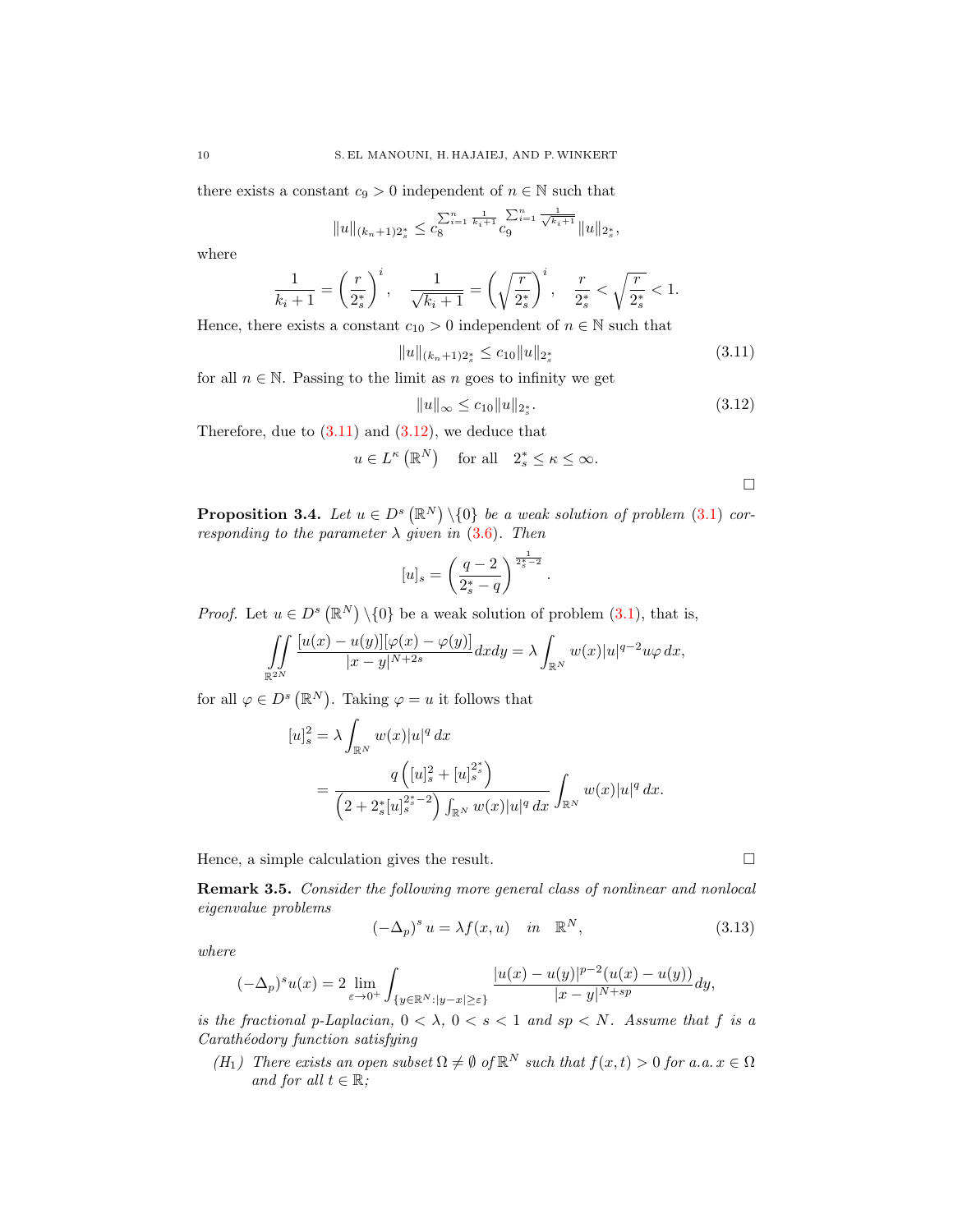$(H_2)$   $|f(x,t)| \leq g(x)t^{q-1}$  for all  $x \in \mathbb{R}^N$  and for all  $t \geq 0$  with  $p < q < p_s^*$ , where g is nonnegative function such that

$$
g \in L^{\frac{p_s^*}{p_s^* - q}}\left(\mathbb{R}^N\right) \cap L^{\frac{p_s^*}{p_s^* - q} + \delta}\left(\mathbb{R}^N\right)
$$

for some constant  $\delta \in [0, \infty)$  and  $p_s^* = \frac{pN}{N-sp}$ .

To deal with the problem [\(3.13\)](#page-9-2), we shall use the following function space

$$
D^{s,p}\left(\mathbb{R}^N\right)=\left\{u\in L^{p_s^*}\left(\mathbb{R}^N\right): \iint\limits_{\mathbb{R}^{2N}}\frac{|u(x)-u(y)|^p}{|x-y|^{N+sp}}dxdy<\infty\right\},\,
$$

which is a Banach space under the norm

$$
[u]_{s,p} = \left( \iint_{\mathbb{R}^{2N}} \frac{|u(x) - u(y)|^p}{|x - y|^{N + sp}} dx dy \right)^{\frac{1}{p}}.
$$

Here solutions of [\(3.13\)](#page-9-2) are always understood in the weak sense, that is,  $u \in$  $D^{s,p}(\mathbb{R}^N)$  is a weak solution of problem [\(3.13\)](#page-9-2) associated to the eigenvalue  $\lambda > 0$ if

$$
\iint\limits_{\mathbb{R}^{2N}}\frac{|u(x)-u(y)|^{p-2}[u(x)-u(y)]}{|x-y|^{N+sp}}[\varphi(x)-\varphi(y)]dxdy=\lambda\int_{\mathbb{R}^N}f(x,u)\varphi\,dx,
$$

is satisfied for every  $\varphi \in D^{s,p}(\mathbb{R}^N)$ .

One can prove that similar assertions as stated in Theorems [3.2](#page-3-0) and [3.3](#page-7-2) remain true concerning problem [\(3.13\)](#page-9-2) by the use of the same approach and arguments similar to those used in their proofs.

Remark 3.6. Another generalization of problem [\(3.1\)](#page-2-0) that is of interest can be given when  $(-\Delta)^s$  is replaced by any nonlocal integro-differential operator

$$
\mathcal{L}_{\mathcal{K}}u(x) = -\frac{1}{2} \int_{\mathbb{R}^N} \left[ u(x+y) + u(x-y) - 2u(x) \right] K(y) \, dy \quad x \in \mathbb{R}^N,
$$

along any rapidly decaying function u of class  $\mathcal{C}^{\infty}(\mathbb{R}^N)$ , where the positive weight  $K: \mathbb{R}^N \setminus \{0\} \to \mathbb{R}^+$  satisfies the following properties:

 $(K_1) \nu K \in L^1(\mathbb{R}^N) \text{ with } \nu(x) = \min(|x|^2, 1);$ 

 $(K_2)$  there exists  $\Gamma > 0$  such that  $K(x) \geq \Gamma |x|^{-(N+2s)}$  for any  $x \in \mathbb{R}^N \setminus \{0\}$ ;  $(K_3)$   $K(x) = K(-x)$  for any  $x \in \mathbb{R}^N \setminus \{0\}.$ 

In particular, when the kernel K is given by  $K(x) = |x|^{-(N+2s)}$ ,  $\mathcal{L}_{\mathcal{K}}$  coincides with the fractional Laplace operator  $(-\Delta)^s$ .

If  $2s \leq N$  (where  $s \in (0,1)$ ), then under an adequate functional framework and suitable conditions on the right-hand side term, the assertion of Theorems [3.2](#page-3-0) and [3.3](#page-7-2) should be a generalization of previous results.

# 4. Nonlinear problems with two parameters

We consider the following nonlinear problem with two parameters

<span id="page-10-0"></span>
$$
(-\Delta)^s u = \lambda f(x, u) + \mu g(x, u) \quad \text{in } \mathbb{R}^N,
$$
\n(4.1)

where  $0 \lt s \lt 1$ ,  $2s \lt N$ ,  $2 \lt q \lt \min(r, 2_s^*)$ ,  $\lambda, \mu > 0$  are real parameters,  $f, g: \mathbb{R}^N \times \mathbb{R} \to \mathbb{R}$  are two nonlinearities that have subcritical growth with respect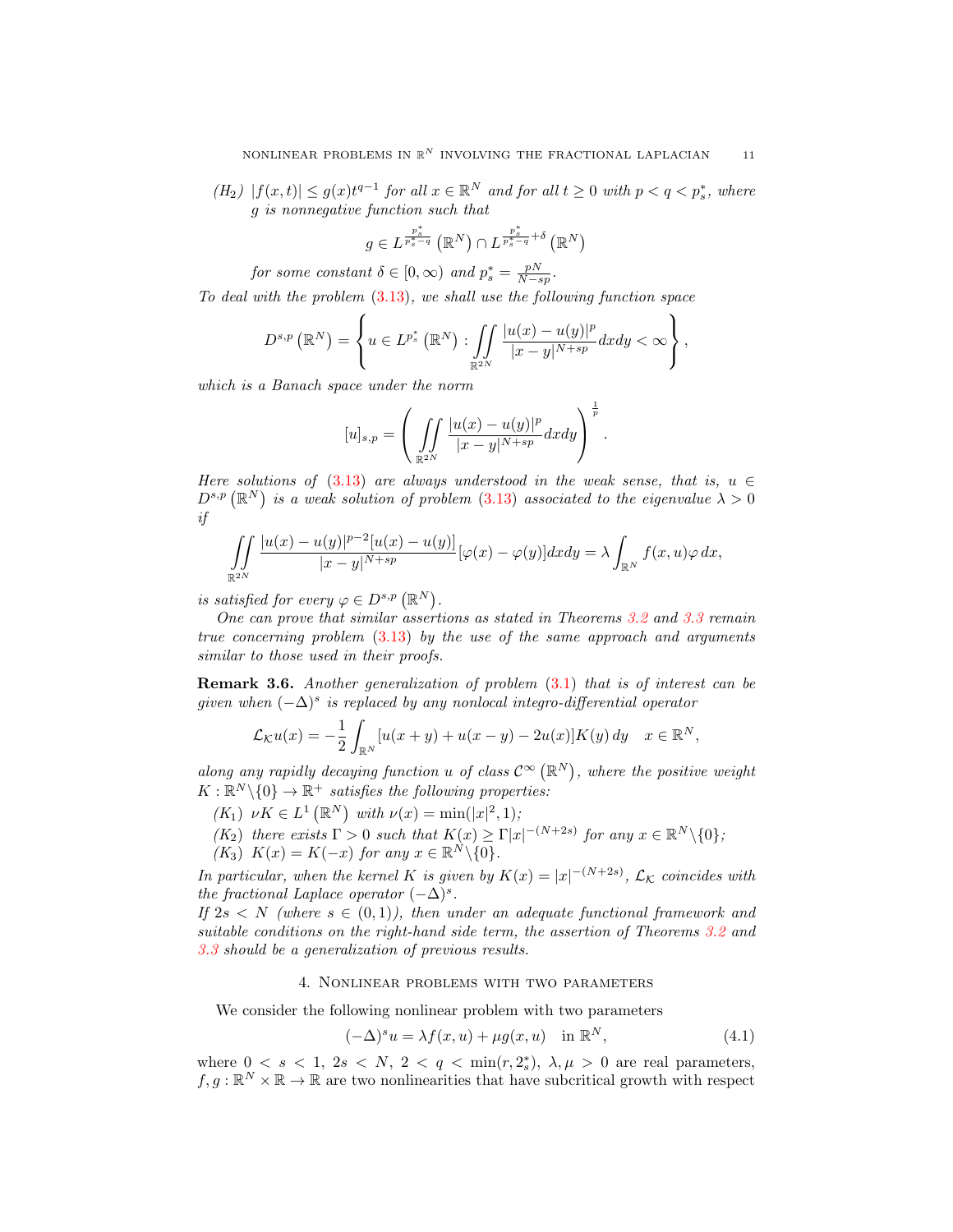to t and  $(-\Delta)^s$  is the fractional Laplacian operator defined in  $(1.1)$ . To be more precise, we assume that  $f$  and  $g$  are Carathéodory functions satisfying the following conditions.

- (F)  $|f(x,t)| \leq m(x)|t|^{q-1}$  for a.a.  $x \in \mathbb{R}^N$  and for all  $t \in \mathbb{R}$ , where m is a positive function such that  $m \in L^{\frac{2^*_s}{2^*_s-1}}(\mathbb{R}^N) \cap L^{\frac{2^*_s}{2^*_s-q}+\delta}(\mathbb{R}^N)$  with some  $\delta > 0;$
- (G)  $|g(x,t)| \leq h(x)|t|^{r-1}$  for a.a.  $x \in \mathbb{R}^N$  and for all  $t \in \mathbb{R}$  for some positive h such that  $h \in L^{\frac{2_s^*}{2_s^* - r}}(\mathbb{R}^N) \cap L^{\frac{2_s^*}{2_s^* - r}} \to (\mathbb{R}^N)$  if  $1 < r < 2_s^*$ or  $|g(x,t)| \leq h(x)|t|^{2^*_s-1}$  for a.a.  $x \in \mathbb{R}^N$  and for all  $t \in \mathbb{R}$  with  $h \in L^{\infty}(\mathbb{R}^N)$ if  $r = 2_s^*$ .

Recall that a weak solution of problem  $(4.1)$  is any  $u \in D<sup>s</sup>(\mathbb{R}^N)$  such that

$$
\iint\limits_{\mathbb{R}^{2N}} \frac{[u(x) - u(y)][\varphi(x) - \varphi(y)]}{|x - y|^{N+2s}} dx dy = \int_{\mathbb{R}^N} (\lambda f(x, u) + \mu g(x, u)) \varphi dx, \qquad (4.2)
$$

for all  $\varphi \in D^s(\mathbb{R}^N)$ .

Now we state our main result of this section about the multiplicity of solutions to problem [\(4.1\)](#page-10-0).

<span id="page-11-1"></span>**Theorem 4.1.** Let  $0 < s < 1$  with  $2s < N$  and assume (F). Furthermore, suppose, for  $1 < \tau < 2$  and some positive function  $\rho \in L^{\frac{2^*_s}{2^*_s-\tau}}(\mathbb{R}^N)$ , that

<span id="page-11-0"></span>
$$
\limsup_{|u| \to +\infty} \frac{F(x, u)}{\rho(x)|u|^\tau} \le M < +\infty \quad \text{uniformly for a.a.} \ x \in \mathbb{R}^N \tag{4.3}
$$

and

$$
\sup_{u \in D^s(\mathbb{R}^N)} \int_{\mathbb{R}^N} F(x, u) dx > 0
$$

where  $F(x,t) = \int_0^t f(x,\xi) d\xi$ . Set

<span id="page-11-2"></span>
$$
\theta = \frac{1}{2} \inf \left\{ \frac{\iint \frac{|u(x) - u(y)|^2}{|x - y|^{N+2s}} dx dy}{\int_{\mathbb{R}^N} F(x, u) dx} : u \in D^s(\mathbb{R}^N), \int_{\mathbb{R}^N} F(x, u) dx > 0 \right\}.
$$
 (4.4)

Then, for each compact interval  $[a, b] \subset [\theta, +\infty]$ , there exists  $r_1 > 0$  with the following property: for every  $\lambda \in [a, b]$  and for every Carathéodory function g satisfying (G), there exists  $\delta > 0$  such that for each  $\mu \in [0, \delta]$  the equation [\(4.1\)](#page-10-0) has at least two nonzero weak solutions in  $D^{s}(\mathbb{R}^{N})$  whose norms are less than  $r_{1}$ .

*Proof.* The functional  $\Phi: D^s (\mathbb{R}^N) \to \mathbb{R}$  defined as

$$
\Phi(u) = \frac{1}{2} \iint_{\mathbb{R}^{2N}} \frac{|u(x) - u(y)|^2}{|x - y|^{N+2s}} dx dy
$$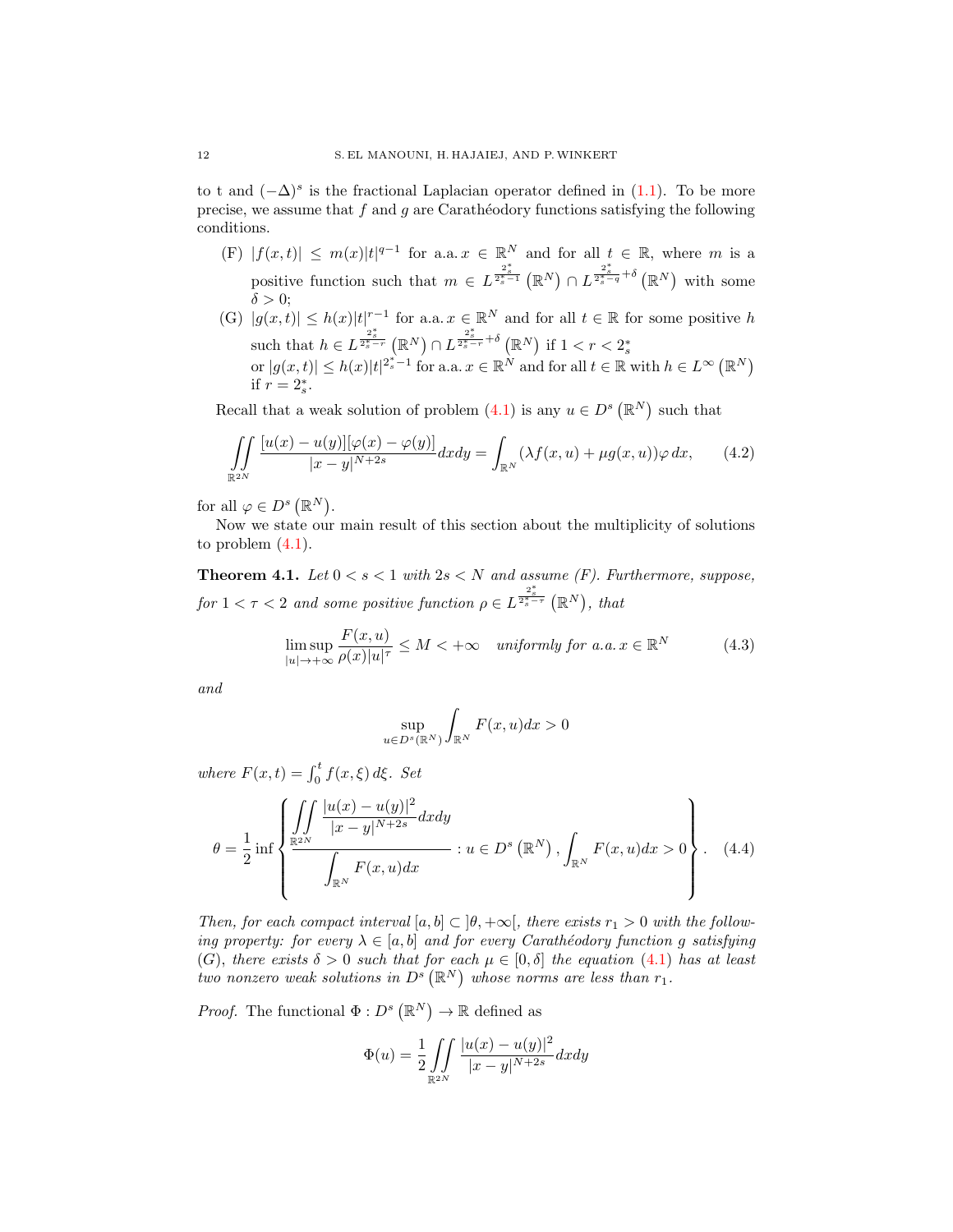is well defined and coercive. By Lemma 3.2 of Autuori-Pucci  $[1]$  we know that  $\Phi$  is continuous, Gâteaux differentiable and belongs to  $C^1((D^s(\mathbb{R}^N), \mathbb{R})$  with

$$
\langle \Phi'(u), \varphi \rangle = \iint_{\mathbb{R}^{2N}} \frac{[u(x) - u(y)][\varphi(x) - \varphi(y)]}{|x - y|^{N+2s}} dx dy,
$$

for all  $u, \varphi \in D^s (\mathbb{R}^N)$ . Moreover,  $\Phi$  is weakly lower semicontinuous by Corollary 3.9 of Brezis [\[4\]](#page-15-21) and it is clearly bounded on each bounded subset of  $D^s(\mathbb{R}^N)$ . Finally, by using Theorem 26.A of Zeidler [\[23\]](#page-15-22), we deduce that  $\Phi'$  admits a continuous inverse on  $(D^s (\mathbb{R}^N))^*$ . This implies that  $\Phi \in W_{D^s(\mathbb{R}^N)}$ . We define the functional  $J: D^s(\mathbb{R}^N) \to \mathbb{R}$  by

$$
J(u) = \int_{\mathbb{R}^N} F(x, u) \, dx.
$$

From (F) it follows that

$$
|F(x,t)| \le \frac{1}{q}m(x)|u|^q \quad \text{for a.a. } x \in \mathbb{R}^N \text{ and for all } t \in \mathbb{R}.
$$

Then, by standard argument, F is in  $C^1(\mathbb{R}^N\times\mathbb{R})$ , hence we see that J is well defined and continuously Gâteaux differentiable with

$$
J^{'}(u)v = \int_{\mathbb{R}^{N}} f(x, u)v dx \text{ for all } u, v \in D^{s}(\mathbb{R}^{N}).
$$

Let us prove that J' is a compact map from  $D^s(\mathbb{R}^N)$  to  $(D^s(\mathbb{R}^N))^*$ . Indeed, let  $(u_k)_{k\geq 1}$  be a sequence in  $D^s(\mathbb{R}^N)$  which converges weakly to u. On one hand, in view of Hölder's inequality,  $(2.1)$  and since  $\frac{2_s^*}{2_s^* - 1} < \frac{2_s^*}{2_s^* - q}$ , we obtain

$$
\int_{|x|\geq R}f(x,u)v\,dx\leq C_{2_s^s}^q\left(\int_{|x|\geq R}|m|^{\frac{2^*_s}{2^*_s-q}}\,dx\right)^{\frac{2^*_s-q}{2^*_s}}[u]_s^{q-1}[v]_s,
$$

for all  $u, v \in D^s(\mathbb{R}^N)$  and for all  $0 \leq R \leq +\infty$ . Since  $(u_k)_{k\geq 1}$  is a bounded sequence, this implies for any  $\varepsilon > 0$  the existence of  $R_{\varepsilon} > 0$  such that

<span id="page-12-0"></span>
$$
\int_{|x| \ge R_{\varepsilon}} f(x, u_k)v \, dx \le \varepsilon \quad \text{and} \quad \int_{|x| \ge R_{\varepsilon}} f(x, u)v \, dx \le \varepsilon \tag{4.5}
$$

holds for all  $k$ .

On the other hand, let  $\theta_1 = 1 + \frac{2_s^*-q}{2_s^*} \delta$ . Applying Young's inequality gives

$$
|f(x,t)|^{\theta_1} \le m(x)^{\theta_1} |t|^{(q-1)\theta_1}
$$
  
 
$$
\le \frac{2^*_s - q}{2^*_s} m(x)^{\theta_1} \frac{2^*_s}{2^*_s - q} + \frac{q}{2^*_s} |t|^{(q-1)\theta_1} \frac{2^*_s}{q},
$$

for a.a.  $x \in B_{\varepsilon} = \{x \in \mathbb{R}^N : |x| < R_{\varepsilon} \}$  and for all  $t \in \mathbb{R}$ . Note that

$$
\theta_1 \frac{2_s^*}{2_s^*-q} = \frac{2_s^*}{2_s^*-q} + \delta, \quad (q-1) \theta_1 \frac{2_s^*}{q} < 2_s^* \quad \text{and} \quad \theta_1' < 2_s^*
$$

for some  $\delta > 0$  such that  $\frac{2^*_s}{(2^*_s - q)(2^*_s - 1)} < \delta < \frac{2^*_s}{(2^*_s - q)(q-1)}$  with  $\theta'_1$  being the conjugate exponent of  $\theta_1$ .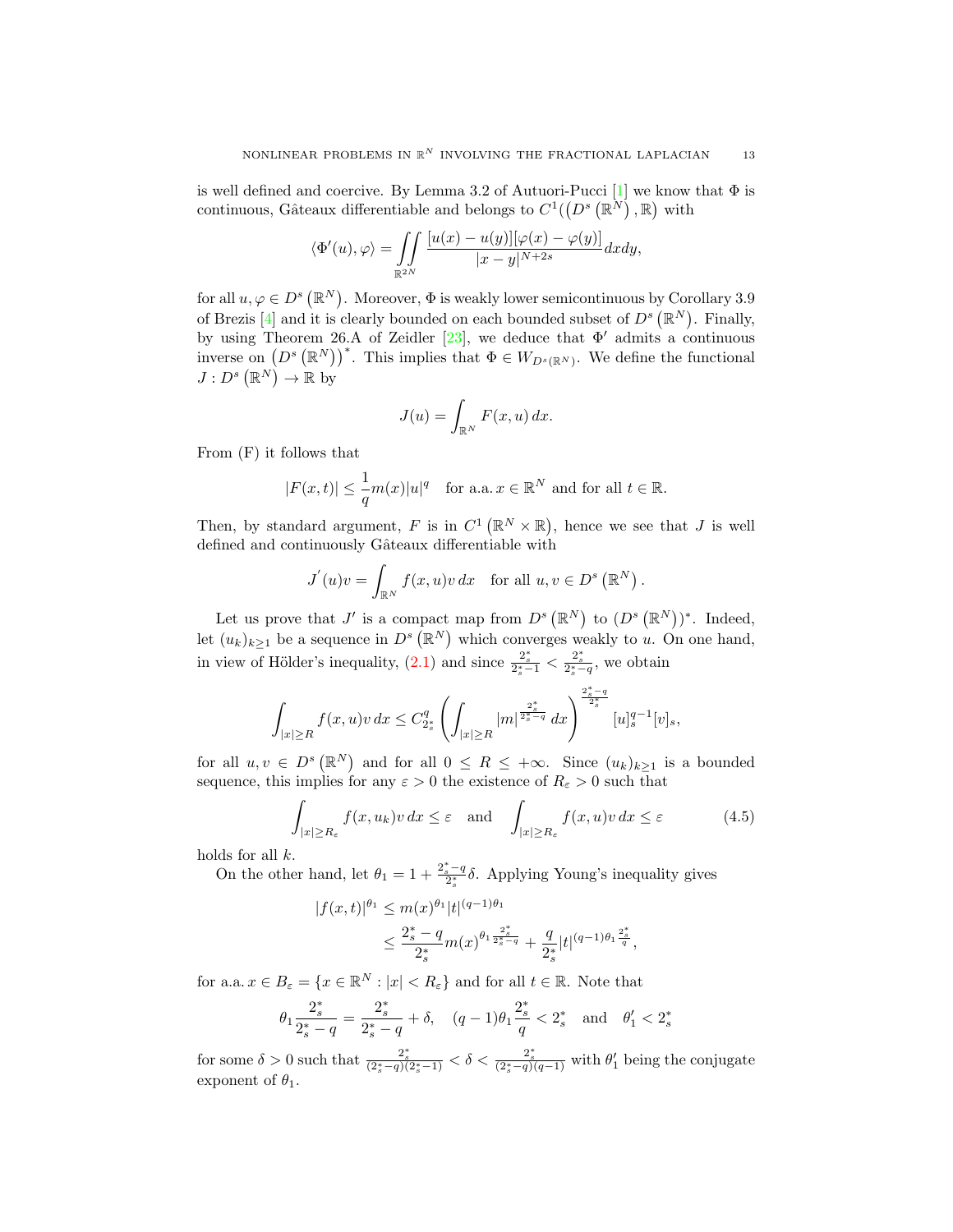Hence, in view of Lemma [2.3,](#page-2-1) we conclude that the Nemytskii operator  $\mathcal{N}_{f^{\theta_1}}$  associated with  $f^{\theta_1}$  is continuous from  $L^{(q-1)\theta_1}\frac{2^*_s}{q}(B_\varepsilon)$  in  $L^1(B_\varepsilon)$  and that

$$
\int_{|x|
$$

This implies that  $f^{\theta_1}(x, u_k)$  converges to  $f^{\theta_1}(x, u)$  in  $L^1(B_\varepsilon)$ . Taking  $L^{2^*_s}(B_\varepsilon) \subset$  $L^{\theta'}(B_{\varepsilon})$  into account, we get that  $f(x, u_k)v$  converges to  $f(x, u)v$  in  $L^1(B_{\varepsilon})$ , that is

<span id="page-13-0"></span>
$$
\int_{|x| < R_{\varepsilon}} (f(x, u_k) - f(x, u)) v \, dx \to 0,\tag{4.6}
$$

for all  $v \in D^s(\mathbb{R}^N)$ . Finally, in view of  $(4.5)$  and  $(4.6)$ , there holds

$$
\int_{\mathbb{R}^N} f(x, u_k)v \, dx \to \int_{\mathbb{R}^N} f(x, u)v \, dx.
$$

Therefore  $J'$  is a compact operator.

We claim that

$$
\limsup_{u\to 0}\frac{J(u)}{\Phi(u)}\leq 0.
$$

For all  $u \in D^s(\mathbb{R}^N) \setminus \{0\}$  we have

$$
\frac{J(u)}{\Phi(u)} \leq \frac{2}{q} \frac{\displaystyle \int_{\mathbb{R}^N} m|u|^q \,dx}{[u]_s^2} \leq \frac{2}{q} \frac{\|m\|_{\frac{2^*_s}{2^*_s-q}}\|u\|_{2^*_s}^q}{[u]_s^2}.
$$

Then, using again  $(2.1)$ , we obtain

$$
\frac{J(u)}{\Phi(u)} \leq \frac{2}{q} C_{2_s^*}^q \frac{\|m\|_{\frac{2_s^*}{2_s^* - q}} [u]_s^q}{[u]_s^2}.
$$

Consequently, since  $2 < q$  we infer for  $\varepsilon > 0$  small enough

<span id="page-13-1"></span>
$$
\limsup_{u \to 0} \frac{J(u)}{\Phi(u)} \le \frac{2}{q} C_{2_s^*}^q \|m\|_{\frac{2_s^*}{2_s^* - q}} \varepsilon. \tag{4.7}
$$

Next, let us prove that

$$
\limsup_{[u]_s\to\infty}\frac{J(u)}{\Phi(u)}\leq 0.
$$

Indeed, using  $(4.3)$ , there exists  $A > 0$  such that

$$
|F(x,u)|\leq M\rho(x)|u|^\tau\quad\text{for all }|u|>A,
$$

where  $\tau$  < 2 and  $M > 0$ . Then, using Hölder's inequality and [\(2.1\)](#page-1-0), we obtain for each  $u \in D^s (\mathbb{R}^N) \setminus \{0\}$ 

$$
\begin{aligned} \frac{J(u)}{\Phi(u)} &\leq \frac{2\int_{\mathbb{R}^N(|u|>A)}F(x,u)\,dx}{[u]_s^2} + \frac{2\int_{\mathbb{R}^N(|u|\leq A)}F(x,u)\,dx}{[u]_s^2} \\ &\leq \frac{2M\int_{\mathbb{R}^N(|u|>A)}\rho(x)|u|^\tau\,dx}{[u]_s^2} + \frac{2\int_{\mathbb{R}^N(|u|\leq A)}m(x)|u|^qdx}{[u]_s^2} \\ &\leq \frac{2MC_{2_s^*}^\tau\|\rho\|_{L^{\frac{2_s^*}{2_s-\tau}}}[u]_s^\tau}{[u]_s^2} + \frac{2A^{q-1}}{q}\frac{\int_{\mathbb{R}^N(|u|\leq A)}m(x)|u|dx}{[u]_s^2}.\end{aligned}
$$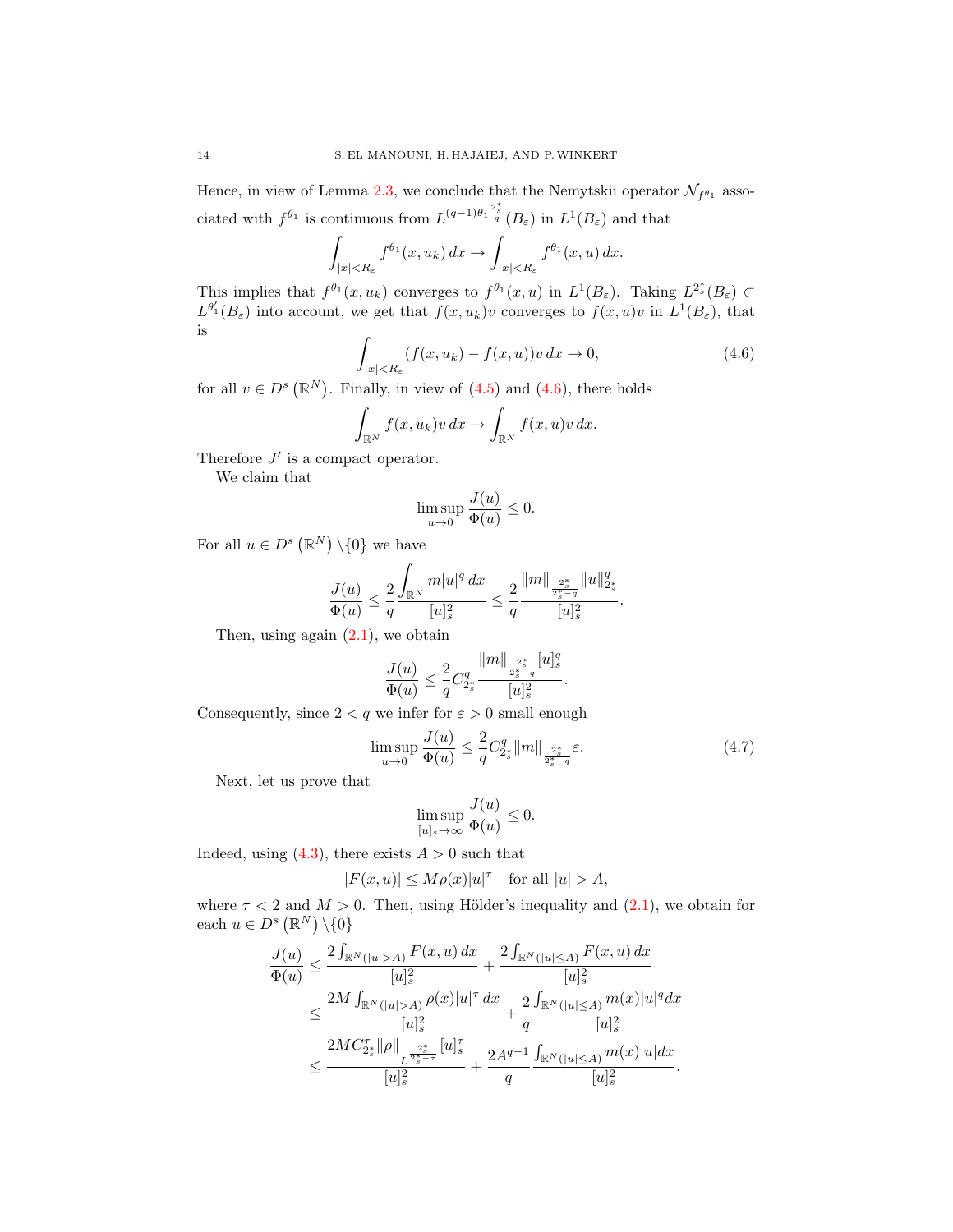Since  $m \in L^{\frac{2^*_s}{2^*_s-1}}(\mathbb{R}^N)$  and by using  $(2.1)$ , we have

$$
\frac{J(u)}{\Phi(u)}\leq \frac{2MC_{2^*_s} \|\rho\|_{L^{\frac{2^*_s}{2^*_s-\tau}}}[u]_s^\tau}{[u]_s^2}+\frac{2A^{q-1}C_{2^*_s}}{q}\frac{\|m\|_{L^{\frac{2^*_s}{2^*_s-1}}}[u]_s}{[u]_s^2}.
$$

Consequently, this yields

$$
\frac{J(u)}{\Phi(u)}\leq \frac{2MC_{2_s^*}^\tau\|\rho\|_{L^{\frac{2_s^*}{2_s^*-\tau}}}}{[u]_s^{2-\tau}}+\frac{2A^{q-1}C_{2_s^*}}{q}\frac{\|m\|_{L^{\frac{2_s^*}{2_s^*-\tau}}}}{[u]_s}
$$

Therefore, since  $\tau < 2$  we obtain

<span id="page-14-0"></span>
$$
\limsup_{[u]_s \to +\infty} \frac{J(u)}{\Phi(u)} \le 2C_{2_s^*} \left( MC_{2_s^*}^{\tau-1} \|\rho\|_{L^{\frac{2_s^*}{2_s^*}-\tau}} + \frac{pA^{q-1}}{q} \|m\|_{L^{\frac{p^*}{p^*-1}}} \right) \varepsilon.
$$
 (4.8)

.

Finally, in view of [\(4.7\)](#page-13-1) and [\(4.8\)](#page-14-0) and since  $\varepsilon > 0$  is arbitrary chosen, that

$$
\max\left\{\limsup_{[u]_s\to+\infty}\frac{J(u)}{\Phi(u)}, \limsup_{u\to 0}\frac{J(u)}{\Phi(u)}\right\}\leq 0.
$$

Now the proof of Theorem [4.1](#page-11-1) will be accomplished by applying Theorem [2.4.](#page-2-4) Indeed all the assumptions of Theorem [2.4](#page-2-4) are satisfied with  $\alpha = 0$  and  $\beta = \frac{1}{\theta}$ , where  $\theta$  is as in [\(4.4\)](#page-11-2) and choose  $[a, b] \subseteq ]\theta, +\infty[$ . Moreover, the functional

$$
\Psi(u) = \frac{1}{r} \int_{\mathbb{R}^N} h(x) |u|^r dx
$$

is well defined and continuously Gâteaux differentiable in  $D<sup>s</sup>(\mathbb{R}<sup>N</sup>)$  and one has

$$
\Psi'(u)\varphi = \int_{\mathbb{R}^N} h(x)|u|^{r-2}u\varphi dx \quad \text{for all } u, \varphi \in D^s(\mathbb{R}^N).
$$

As shown for J, we can prove in the same way that  $\Psi'$  is compact. Therefore, there exists  $r > 0$  such that for every  $\lambda \in [a, b]$  we can find  $\sigma > 0$  verifying the following condition: for each  $\mu \in [0, \sigma]$ , the functional  $\Phi - \lambda J - \mu \Psi$  has at least three critical points, which are precisely weak solutions of problem [\(4.1\)](#page-10-0) whose norms are less than r. This yields the assertion of the theorem.  $\Box$ 

**Proposition 4.2.** Let the assumptions of Theorem  $\angle 4.1$  $\angle 4.1$  be satisfied. Then, for any solution u of problem [\(4.1\)](#page-10-0) there holds  $u \in L^{\sigma}(\mathbb{R}^N)$  for all  $2_s^* \leq \sigma \leq \infty$ .

The proof follows by adapting the same iteration scheme as in the proof of The-orem [3.3.](#page-7-2) Few details, due the condition assumed on  $h$ , may be given to bound the maximal norm of solutions.

## Remark 4.3.

- (i) Let us remark that in the proof of Theorem [4.1,](#page-11-1) the choice of the values of the positive constant  $\delta$  does not affect on the condition imposed on the function f.
- (ii) Problems like [\(4.1\)](#page-10-0) can be generalized for a more general class of fractional operators. Namely, by considering problems driven from the fractional p-Laplacian defined in Remark [3.5,](#page-9-3) the assertion in Theorem  $\angle 4.1$  $\angle 4.1$  holds true under some suitable conditions and variational setting.

Acknowledgements. The first author gratefully acknowledges the financial support of the German Academic Exchange Service (DAAD).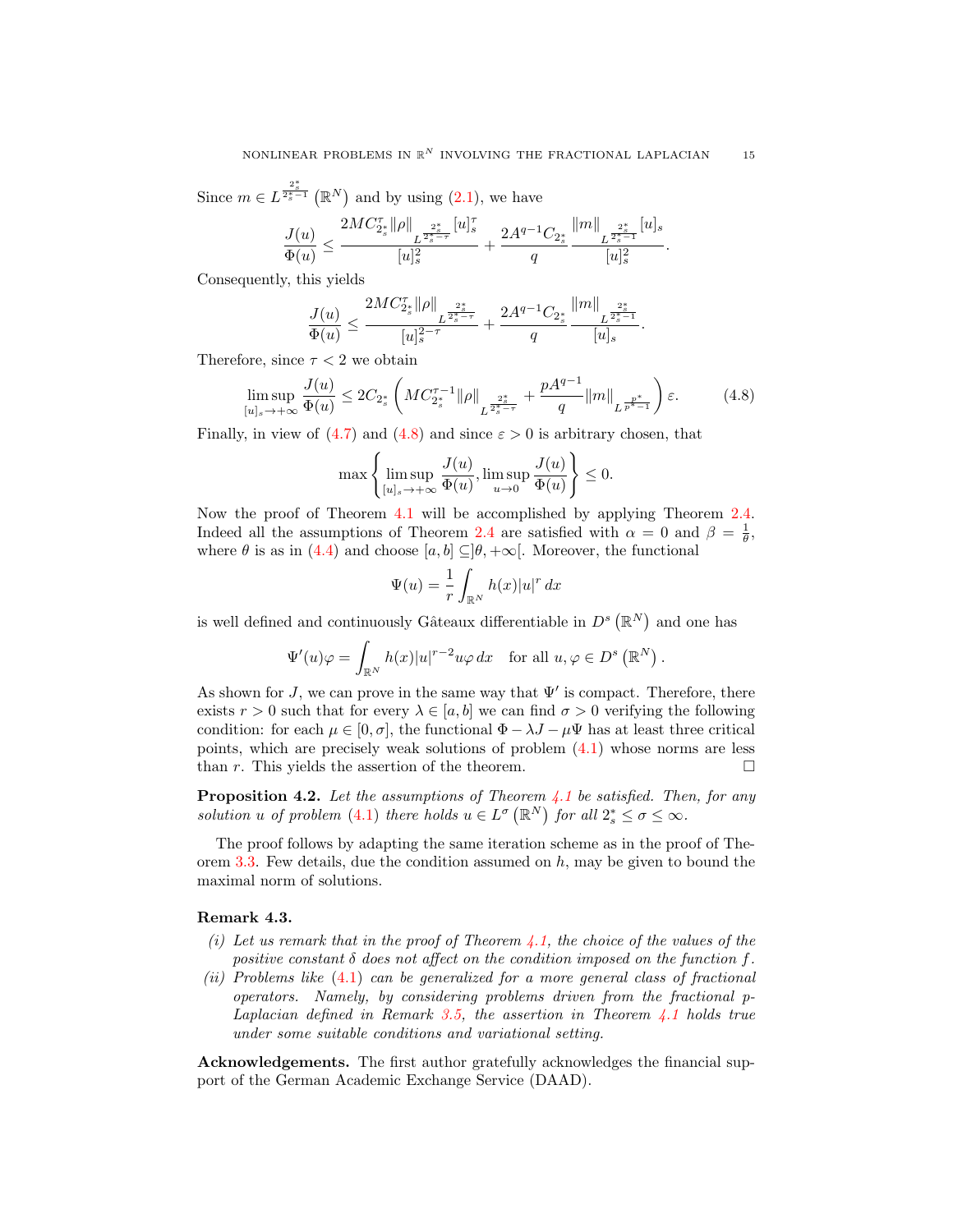#### **REFERENCES**

- <span id="page-15-1"></span>[1] G. Autuori, P. Pucci, *Elliptic problems involving the fractional Laplacian in*  $\mathbb{R}^N$ , J. Differential Equations 255 (2013), no. 8, 2340–2362.
- <span id="page-15-19"></span>[2] J. Bourgain, H. Brezis, P. Mironescu, Limiting embedding theorems for  $W^{s,p}$  when  $s \uparrow 1$  and applications, J. Anal. Math. 87 (2002), 77–101.
- <span id="page-15-20"></span>[3] L. Brasco, E. Parini, The second eigenvalue of the fractional p-Laplacian, submitted, 38 pages, 2014.
- <span id="page-15-21"></span>[4] H. Brezis, "Functional analysis, Sobolev spaces and partial differential equations", Springer, New York, 2011.
- <span id="page-15-6"></span>[5] L. Caffarelli, Surfaces minimizing nonlocal energies, Atti Accad. Naz. Lincei Cl. Sci. Fis. Mat. Natur. Rend. Lincei (9) Mat. Appl. 20 (2009), no. 3, 281–299.
- <span id="page-15-7"></span>[6] L. Caffarelli, J. L. Vazquez, Nonlinear porous medium flow with fractional potential pressure, Arch. Ration. Mech. Anal. 202 (2011), no. 2, 537–565.
- <span id="page-15-8"></span>[7] X. Chang, Z.-Q.Wang, Ground state of scalar field equations involving a fractional Laplacian with general nonlinearity, Nonlinearity  $26$  (2013), no. 2, 479–494.
- <span id="page-15-9"></span>[8] M. Cheng, Bound state for the fractional Schrödinger equation with unbounded potential, J. Math. Phys.53 (2012), 7pp.
- <span id="page-15-15"></span>[9] P. Drábek, A. Kufner, F. Nicolosi, Quasilinear elliptic equations with degenerations and singularities, Walter de Gruyter & Co., Berlin, 1997.
- <span id="page-15-14"></span>[10] E. Di Nezza, G. Palatucci, E. Valdinoci, Hitchhiker's guide to the fractional Sobolev spaces, Bull. Sci. Math. 136 (2012), no. 5, 521–573.
- <span id="page-15-10"></span>[11] P. Felmer, A. Quaas, J. Tan, Positive solutions of the nonlinear Schrödinger equation with the fractional Laplacian, Proc. Roy. Soc. Edinburgh Sect. A  $142$  (2012), no. 6, 1237–1262.
- <span id="page-15-11"></span>[12] H. Hajaiej, Existence of minimizers of functionals involving the fractional gradient in the absence of compactness, symmetry and monotonicity, J. Math. Anal. Appl. 399 (2013), no. 1, 17–26.
- <span id="page-15-4"></span>[13] R. Lehrer, L. A. Maia, M. Squassina, On fractional p-Laplacian problems with weight, Differential Integral Equations 28 (2015), no. 1-2, 15–28..
- <span id="page-15-18"></span> $[14]$  V. Maz'ya, T. Shaposhnikova, On the Bourgain, Brezis, and Mironescu theorem concerning limiting embeddings of fractional Sobolev spaces, J. Funct. Anal. 195 (2002), no. 2, 230–238.
- <span id="page-15-2"></span>[15] G. Molica Bisci, Sequences of weak solutions for fractional equations, Math. Res. Lett. 21 (2014), no. 2, 241–253.
- <span id="page-15-3"></span>[16] G. Molica Bisci, V. Rădulescu, *Multiplicity results for elliptic fractional equations with sub*critical term, NoDEA Nonlinear Differential Equations Appl. 22 (2015), no. 4, 721–739.
- <span id="page-15-0"></span>[17] B. Ricceri, A further three critical points theorem, Nonlinear Anal. 71 (2009), no. 9, 4151– 4157.
- <span id="page-15-17"></span>[18] B. Ricceri, A three critical points theorem revisited, Nonlinear Anal. **70** (2009), no. 9, 3084– 3089.
- <span id="page-15-16"></span>[19] B. Ricceri, On a three critical points theorem, Arch. Math. (Basel) 75 (2000), no. 3, 220–226.
- <span id="page-15-12"></span>[20] S. Secchi, Ground state solutions for nonlinear fractional Schrödinger equations in  $\mathbb{R}^N$ , J. Math. Phys. 54 (2013), no. 3, 17pp.
- <span id="page-15-5"></span>[21] R. Servadei, E. Valdinoci, Mountain pass solutions for non-local elliptic operators, J. Math. Anal. Appl. 389 (2012), no. 2, 887–898.
- <span id="page-15-13"></span>[22] J. Tan, Y.Wang, J. Yang, Nonlinear fractional field equations, Nonlinear Anal. 75 (2012), no. 4, 2098–2110.
- <span id="page-15-22"></span>[23] E. Zeidler, "Nonlinear Functional Analysis and Its Applications. II/B", Springer-Verlag, New York, 1990.